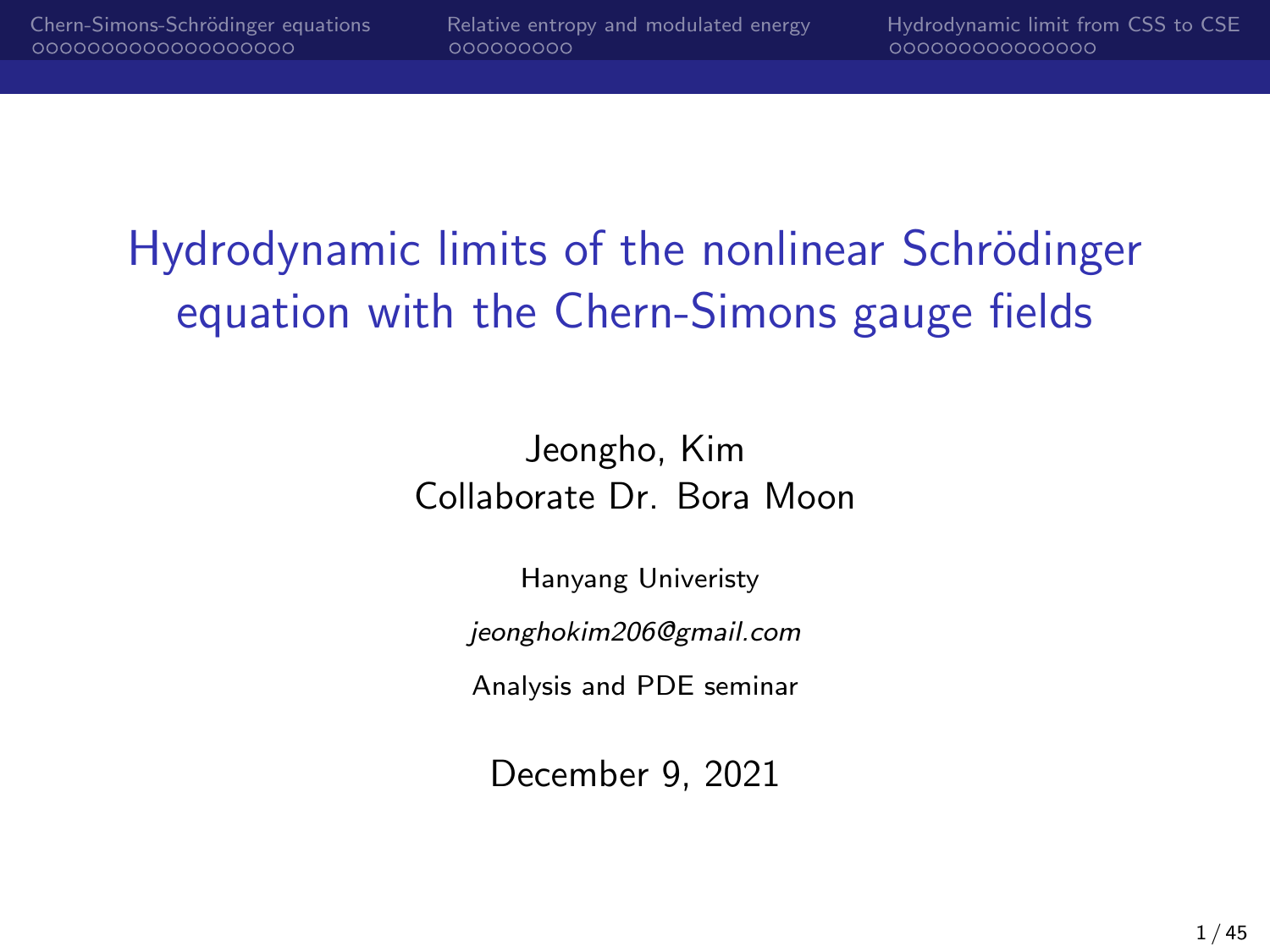#### Table of Contents

#### Chern-Simons-Schrödinger equations

[Relative entropy and modulated energy](#page-21-0)

[Hydrodynamic limit from CSS to CSE](#page-30-0)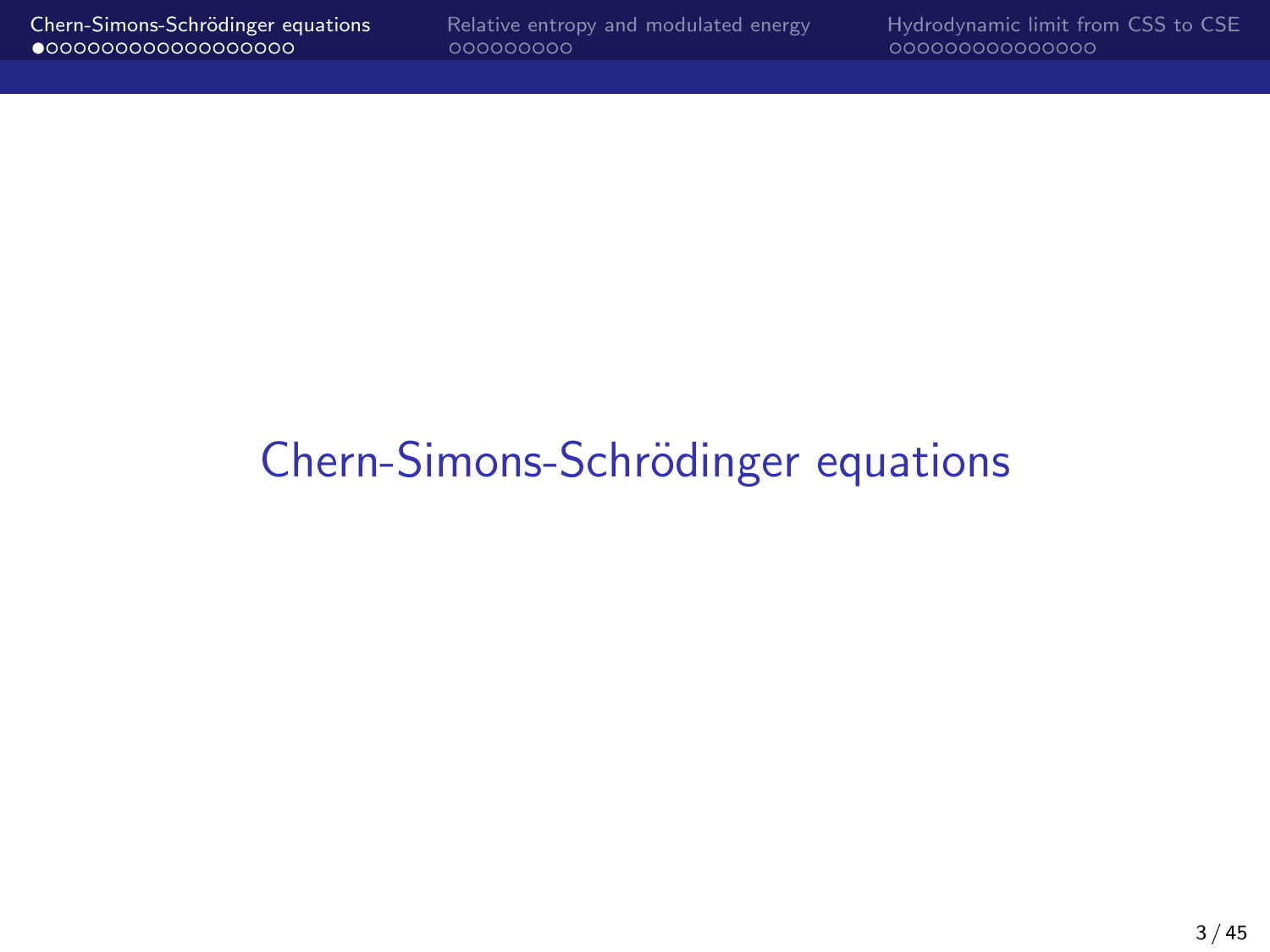- ▶ The Chern-Simons-Schrödinger equations describes the dynamics of (non-relativistic) charged particles on the two-dimensional plane, such as anyon, interacting with the electromagnetic fields.
- It is used to understand several phenomena in planar physics, such as high-temperature superconductivity or fractional quantum Hall effect.



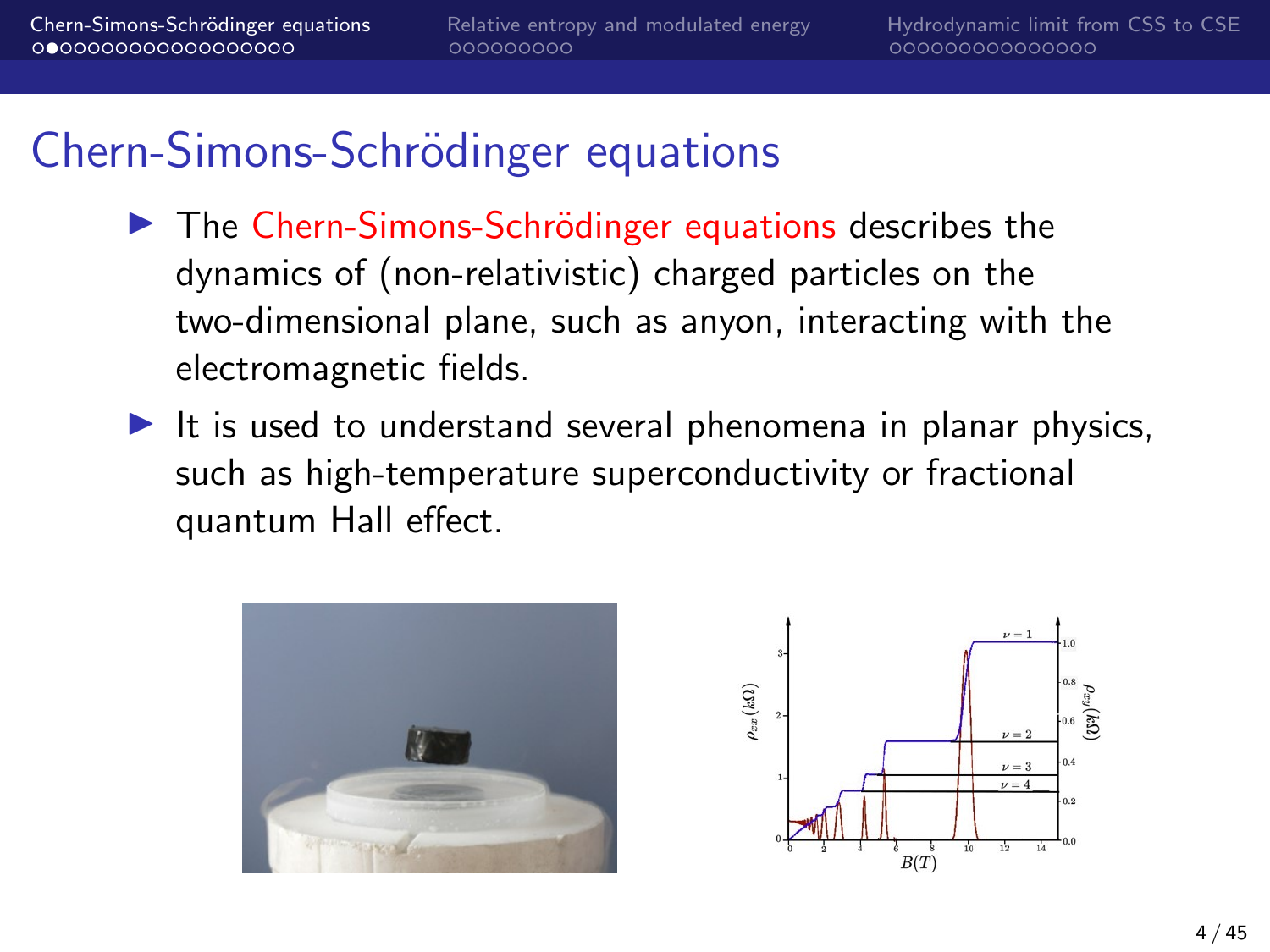▶ A standard nonlinear Schrödinger equation can be written as

$$
\mathrm{i}\hbar\partial_t\psi+\frac{\hbar^2}{2m}\Delta\psi-V'(|\psi|^2)\psi=0,
$$

which is an Euler-Lagrange equation of the following Lagrangian:

$$
\mathcal{L} := i\hbar \overline{\psi} \partial_t \psi - \frac{\hbar^2}{2m} |\nabla \psi|^2 - V(|\psi|^2).
$$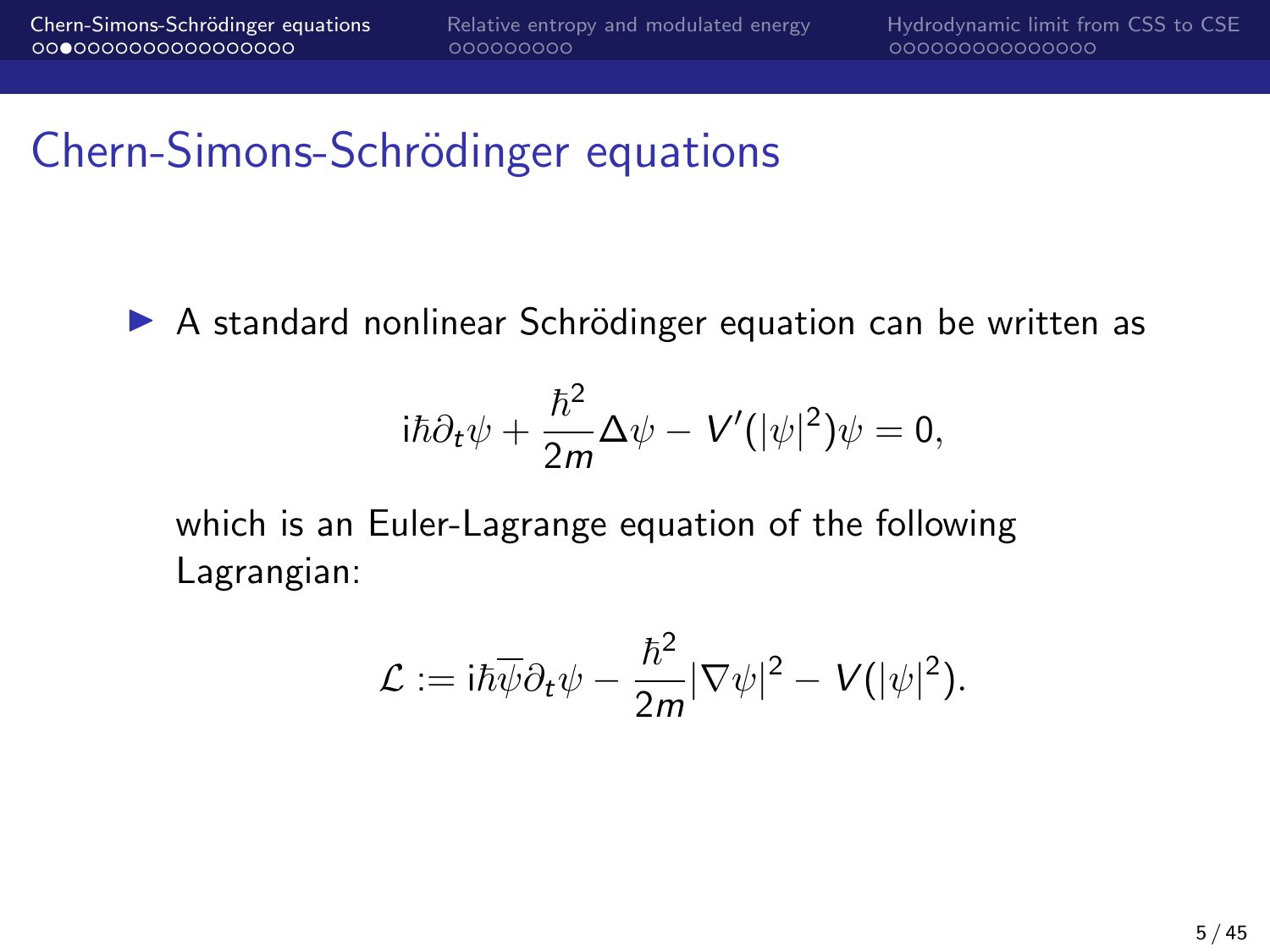- $\blacktriangleright$  In order to take into account the effect of electromagnetic field, the gauge fields  $A_\mu$  with  $\mu = 0, 1, 2$  are introduced.
- $\triangleright$  Under the gauge fields, the dynamics of particle is modified by changing  $\partial_\mu$  to  $D_\mu:=\partial_\mu+\frac{\mathrm{i}}{\hbar}A_\mu.$
- $\triangleright$  The dynamics of the Chern-Simons-Schrödinger equations is governed by the Lagrangian  $\mathcal L$  defined as

$$
\mathcal{L} := \frac{\kappa}{4} \epsilon^{\alpha\beta\gamma} A_{\alpha} F_{\beta\gamma} + i\hbar \overline{\psi} D_0 \psi - \frac{\hbar^2}{2m} |D\psi|^2 - V(|\psi|^2),
$$

where  $\kappa$  is a coupling parameter,  $\epsilon^{\alpha\beta\gamma}$  is the Levi-Civita's tensor with  $\epsilon^{012}=1$ , and  $F_{\beta\gamma}:=\partial_\beta A_\gamma-\partial_\gamma A_\beta.$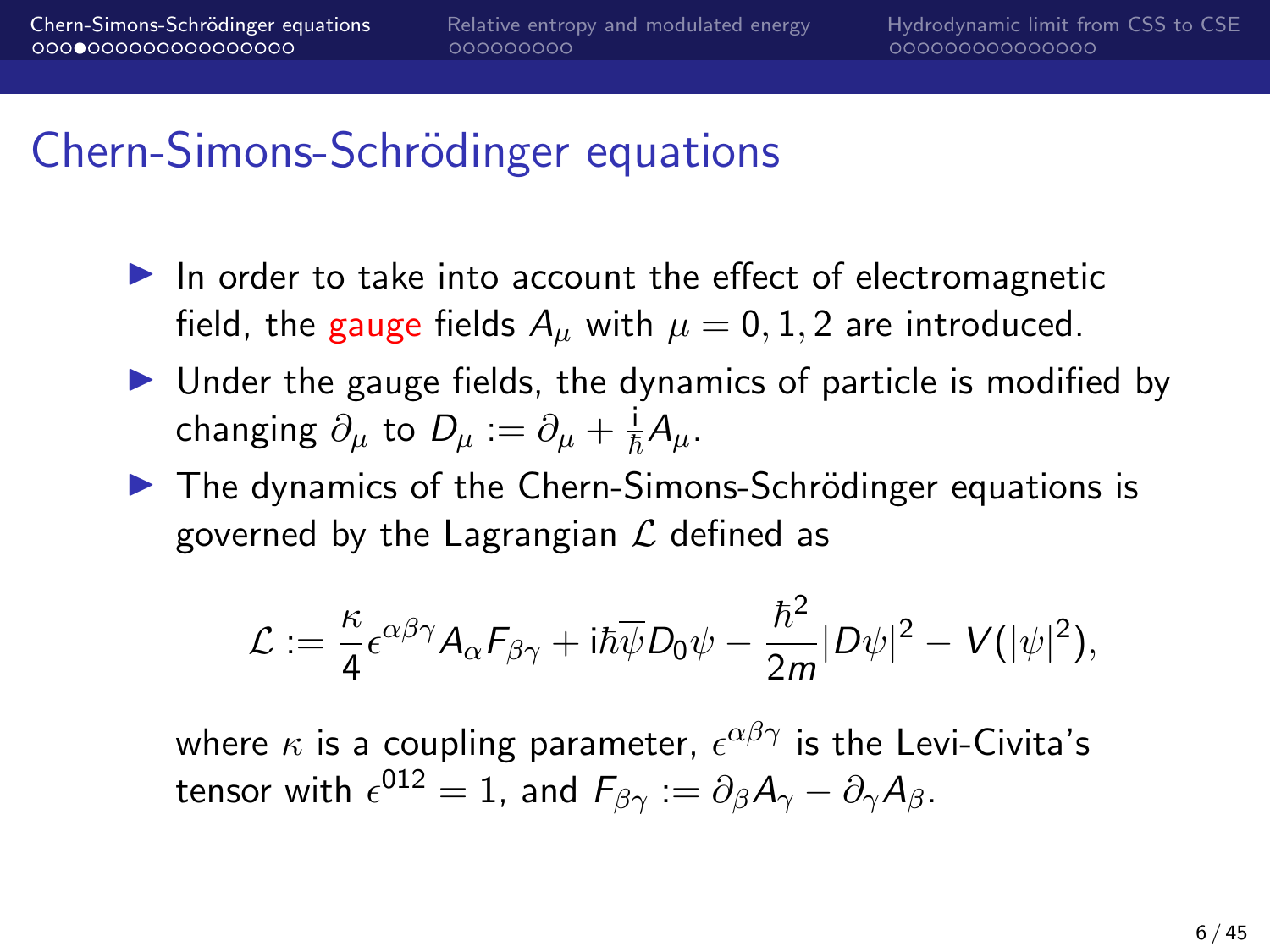▶ The Chern-Simons-Schrödinger (CSS) equations is given by the Euler-Lagrange equation of the Lagrangian  $\mathcal{L}$ , which can be explicitly written as

$$
i\hbar D_0 \psi + \frac{\hbar^2}{2m} (D_1 D_1 + D_2 D_2) \psi - V'(|\psi|^2) \psi = 0, (t, x) \in \mathbb{R}_+ \times \mathbb{R}^2,
$$
  
\n
$$
\partial_0 A_1 - \partial_1 A_0 = -\hbar \text{Im}(\bar{\psi} D_2 \psi), \quad \partial_0 A_2 - \partial_2 A_0 = \hbar \text{Im}(\bar{\psi} D_1 \psi),
$$
  
\n
$$
\partial_1 A_2 - \partial_2 A_1 = -m|\psi|^2.
$$

$$
\blacktriangleright \; \partial_0 = \partial_t, \quad \partial_i = \partial_{x_i},
$$

 $\triangleright \psi : \mathbb{R}_+ \times \Omega \to \mathbb{C}$  : Complex scalar field,

$$
\blacktriangleright A_{\mu} : \mathbb{R}_+ \times \Omega \to \mathbb{R} \colon \text{Gague field},
$$

- ►  $D_{\mu} = \partial_{\mu} + \frac{i}{\hbar} A_{\mu}$ : covariant derivative,
- $\triangleright$  V: Self-interacting potenital energy density.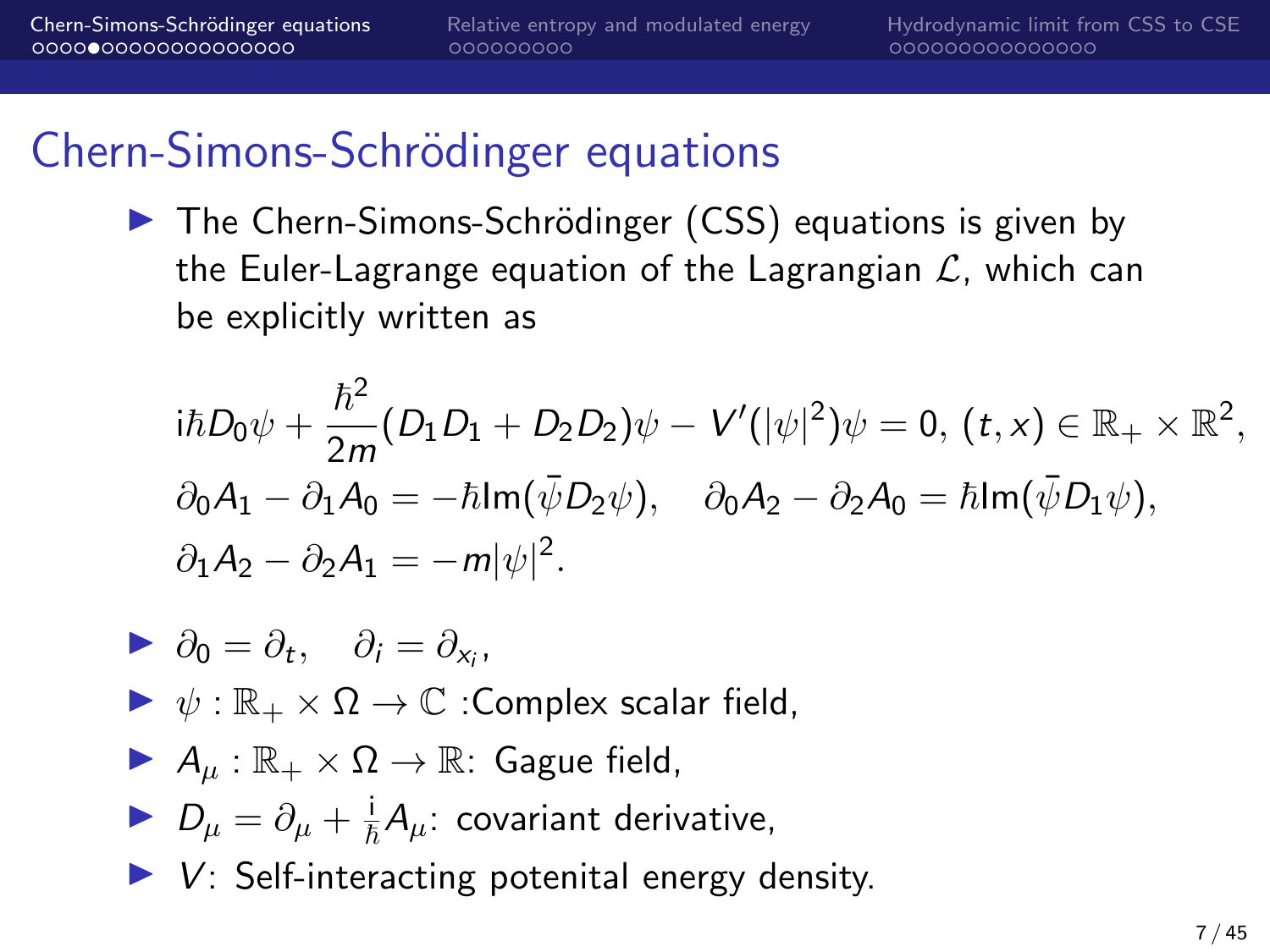$\triangleright$  The CSS equation is invariant under the gauge transform:

$$
\psi \to \psi e^{i\chi}, \quad A_{\mu} \to A_{\mu} - \hbar \partial_{\mu} \chi.
$$

 $\blacktriangleright$  Therefore, one need to give a gauge condition. Usually, one consider the Coulomb gauge condition  $\nabla \cdot A = \partial_1 A_1 + \partial_2 A_2 = 0.$ 

 $\triangleright$  One can also consider the other gauge condition: -Temporal gauge condition:  $A_0 = 0$ , -Lorentz gauge condition:  $\partial_{\mu}A_{\mu}=0$ .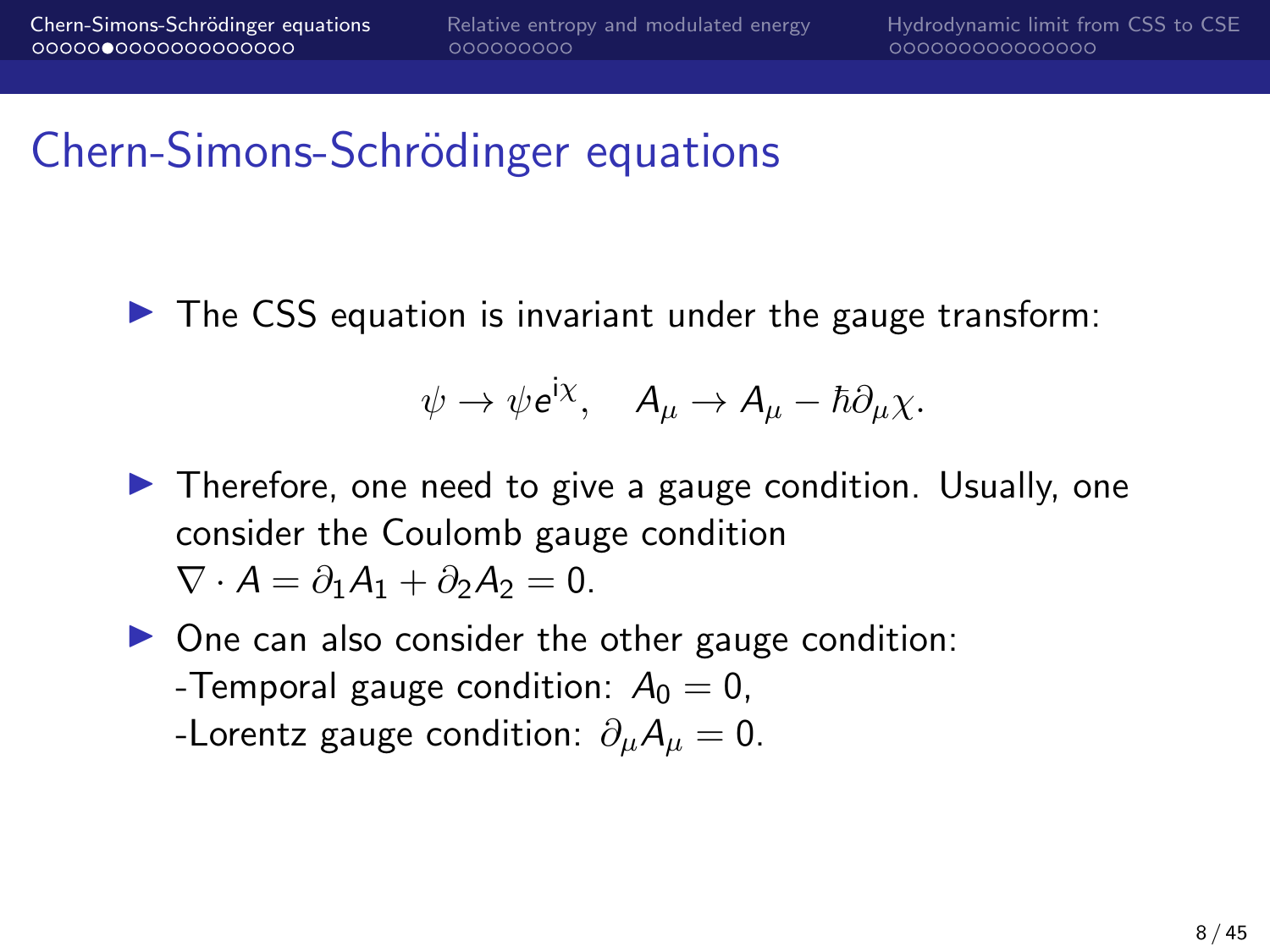$\triangleright$  Under the Coulomb gauge condition, the CSS equation becomes

$$
i\hbar \partial_t \psi - A_0 \psi + \frac{\hbar^2}{2m} \left( \Delta \psi + \frac{2i}{\hbar} A \cdot \nabla \psi - \frac{1}{\hbar^2} |A|^2 \psi \right)
$$
  
-  $V'(|\psi|^2) \psi = 0,$   

$$
\Delta A_0 = \hbar \text{Im} (Q_{12}(\bar{\psi}, \psi)) + \partial_1 (A_2 |\psi|^2) - \partial_2 (A_1 |\psi|^2),
$$
  

$$
\Delta A_1 = m \partial_2 |\psi|^2,
$$
  

$$
\Delta A_2 = -m \partial_1 |\psi|^2,
$$

where  $Q_{12}(\bar{\psi},\psi):=\partial_1\bar{\psi}\partial_2\psi-\partial_2\bar{\psi}\partial_1\psi.$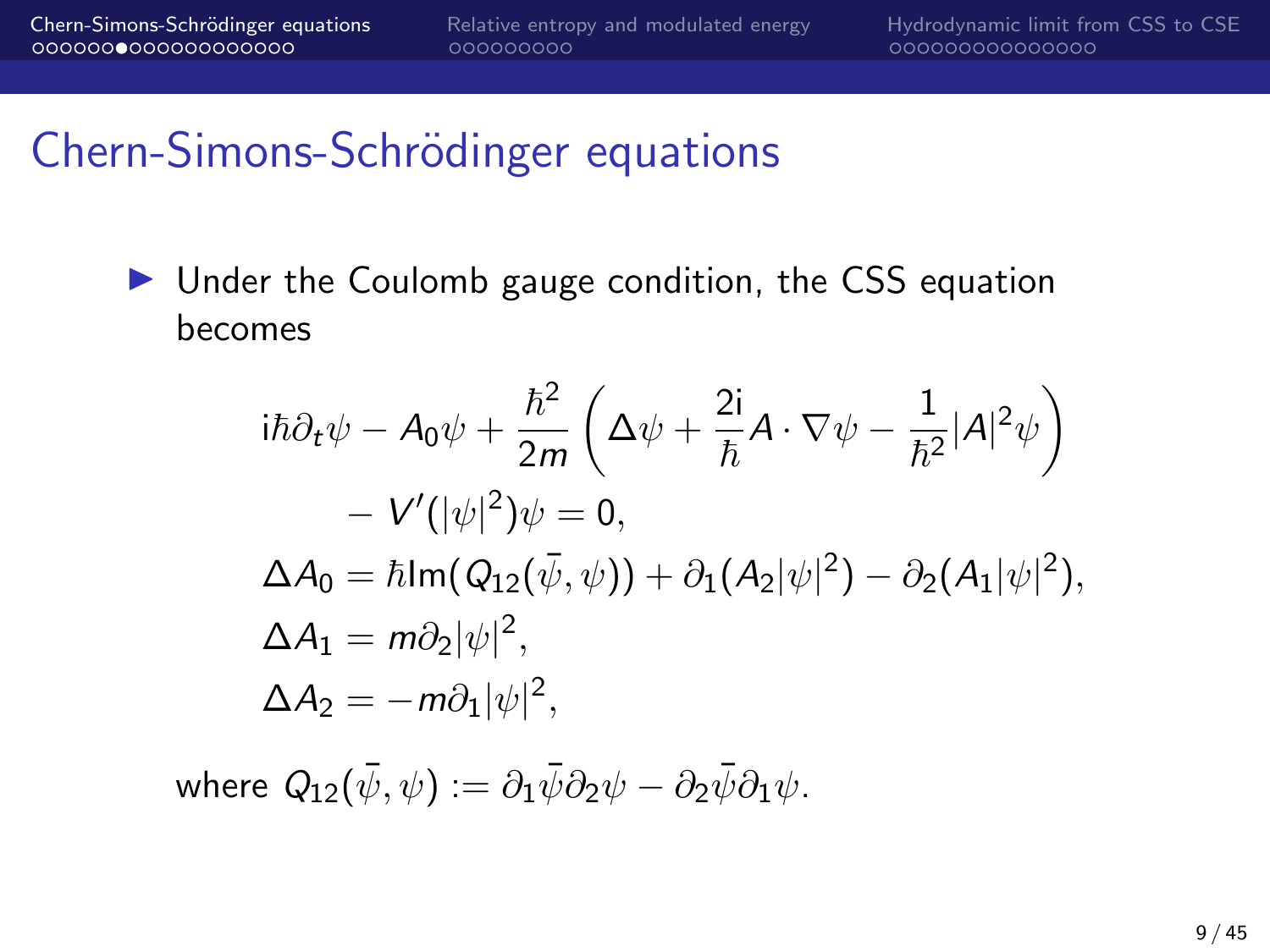**In Choosing**  $m = 1$  **and**  $\hbar = \varepsilon$ **, we have the family of the scaled** CSS equations:

<span id="page-9-0"></span>
$$
i\varepsilon \partial_t \psi - A_0 \psi + \frac{\hbar^2}{2} \left( \Delta \psi + \frac{2i}{\varepsilon} A \cdot \nabla \psi - \frac{1}{\varepsilon^2} |A|^2 \psi \right) - V'(|\psi|^2) \psi = 0, \Delta A_0 = \varepsilon \text{Im}(Q_{12}(\bar{\psi}, \psi)) + \partial_1 (A_2 |\psi|^2) - \partial_2 (A_1 |\psi|^2), \Delta A_1 = \partial_2 |\psi|^2, \quad \Delta A_2 = -\partial_1 |\psi|^2,
$$
\n(1)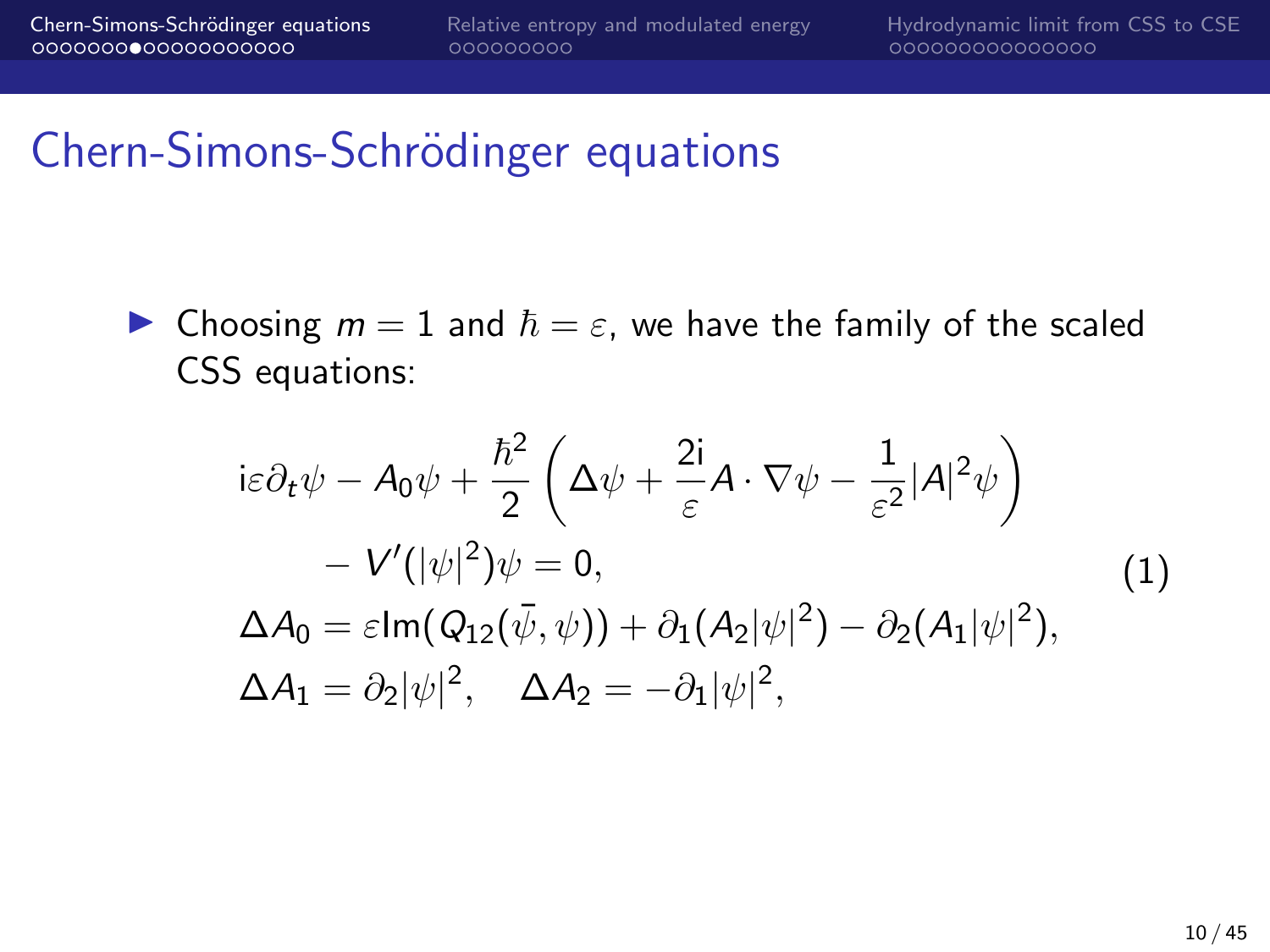- $\blacktriangleright$  In the presentation, we focus on the power-law type of self-interacting potential  $\mathit{V}(\rho)=\frac{1}{\gamma}\rho^\gamma.$  This choice can cover the case of standard quadratic potential  $\mathcal{V}(\rho)=\frac{1}{2}\rho^2$ , which appears in a cubic non-linear Schrödinger equation.
- The existence of unique  $H^2$  global-in-time solution for the Chern-Simons-Schrödinger equation is guaranteed.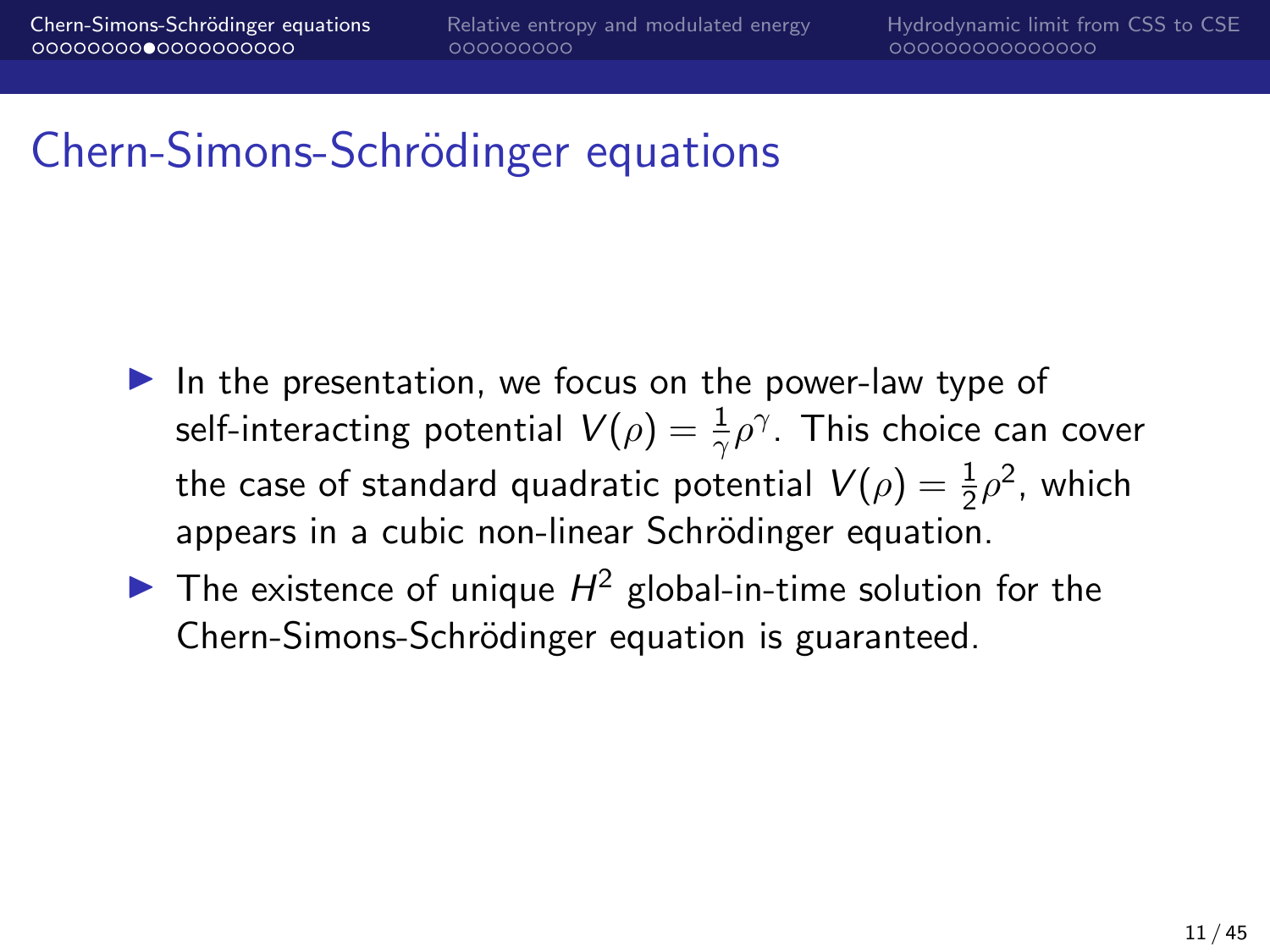#### Conservation laws

 $\triangleright$  The CSS system conserves the total charge and the total energy. Define

$$
Q(t) := \int_{\Omega} |\psi^{\varepsilon}|^2 dx,
$$
  

$$
\mathcal{E}^{\varepsilon}(t) := \int_{\Omega} \frac{\varepsilon^2}{2} \sum_{j=1}^2 |D^{\varepsilon}_j \psi^{\varepsilon}(t,x)|^2 + V(|\psi^{\varepsilon}(t,x)|^2) dx,
$$

where  $D_j^\varepsilon:=\partial_j+\frac{\mathrm{i}}{\varepsilon}$  $\frac{\mathrm{i}}{\varepsilon}A_{j}^{\varepsilon}$  is a scaled covariant derivative.  $\blacktriangleright$  Then, these quantities are preserved along time.

**Proposition** 

$$
\frac{\mathrm{d} \mathcal{Q}}{\mathrm{d} t} = \frac{\mathrm{d} \mathcal{E}^\varepsilon}{\mathrm{d} t} = 0.
$$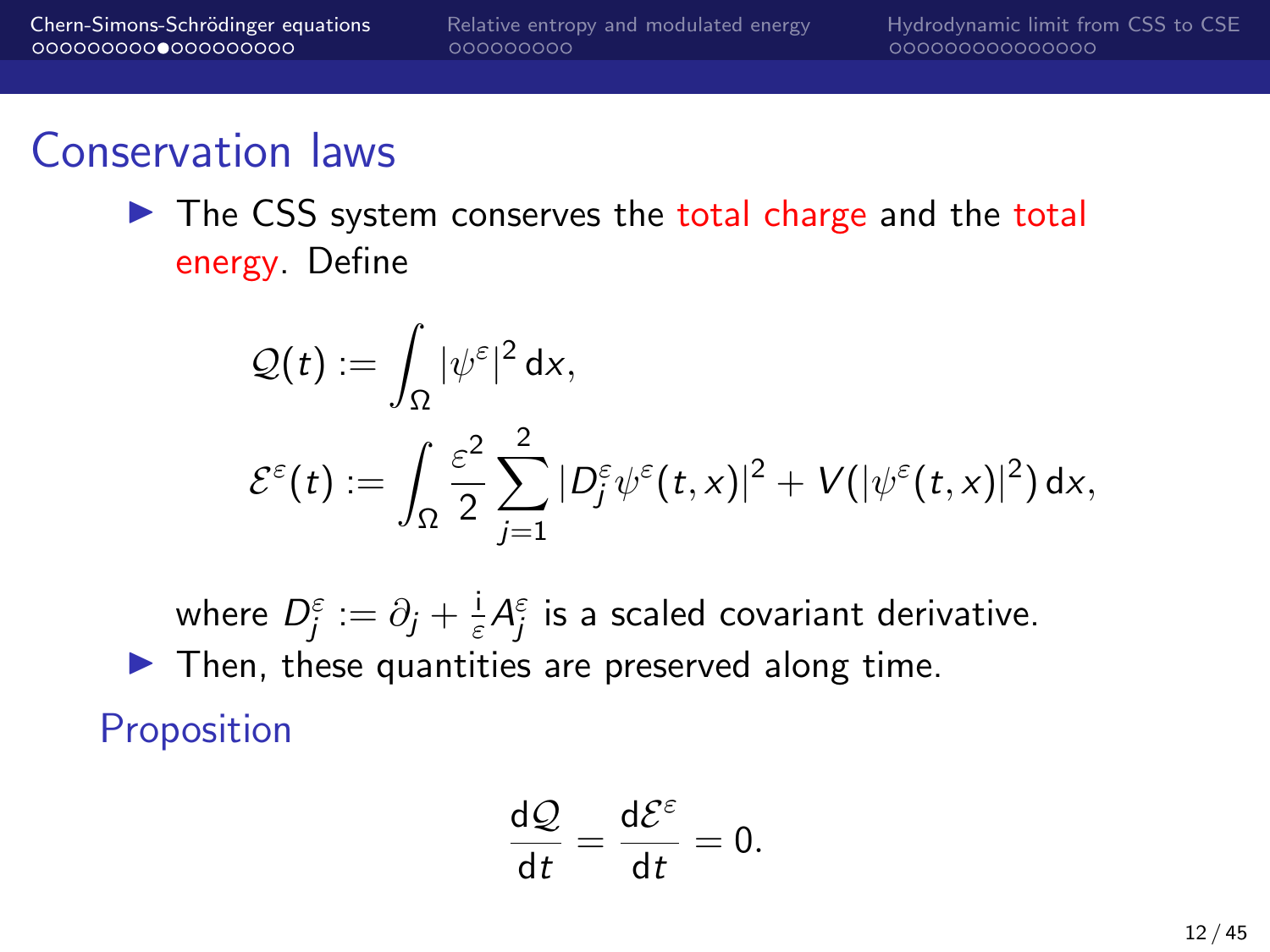#### Conservation laws

 $\triangleright$  To show the conservation of total charge, one may multiply  $\psi^\varepsilon$  to  $(1)_1$  $(1)_1$  and take its imaginary part to obtain

$$
\varepsilon \partial_t |\psi^{\varepsilon}|^2 + \varepsilon^2 \sum_{j=1}^2 \partial_j \text{Im}(\overline{\psi^{\varepsilon}} D_j^{\varepsilon} \psi^{\varepsilon}) = 0,
$$

which implies that the total charge is preserved.

For the energy conservation, we again multiply  $(1)_1$  $(1)_1$  by  $\overline{D_0^{\varepsilon}\psi^{\varepsilon}}$ and consider the real part to obtain

$$
\varepsilon^2 \sum_{j=1}^2 \partial_j \text{Re}(\overline{D_0^{\varepsilon}\psi^{\varepsilon}}D_j^{\varepsilon}\psi^{\varepsilon}) - \varepsilon^2 \sum_{j=1}^2 \text{Re}(\overline{D_j^{\varepsilon}D_0^{\varepsilon}\psi^{\varepsilon}}D_j^{\varepsilon}\psi^{\varepsilon}) - \partial_t(V(|\psi^{\varepsilon}|^2))
$$
  
= 0.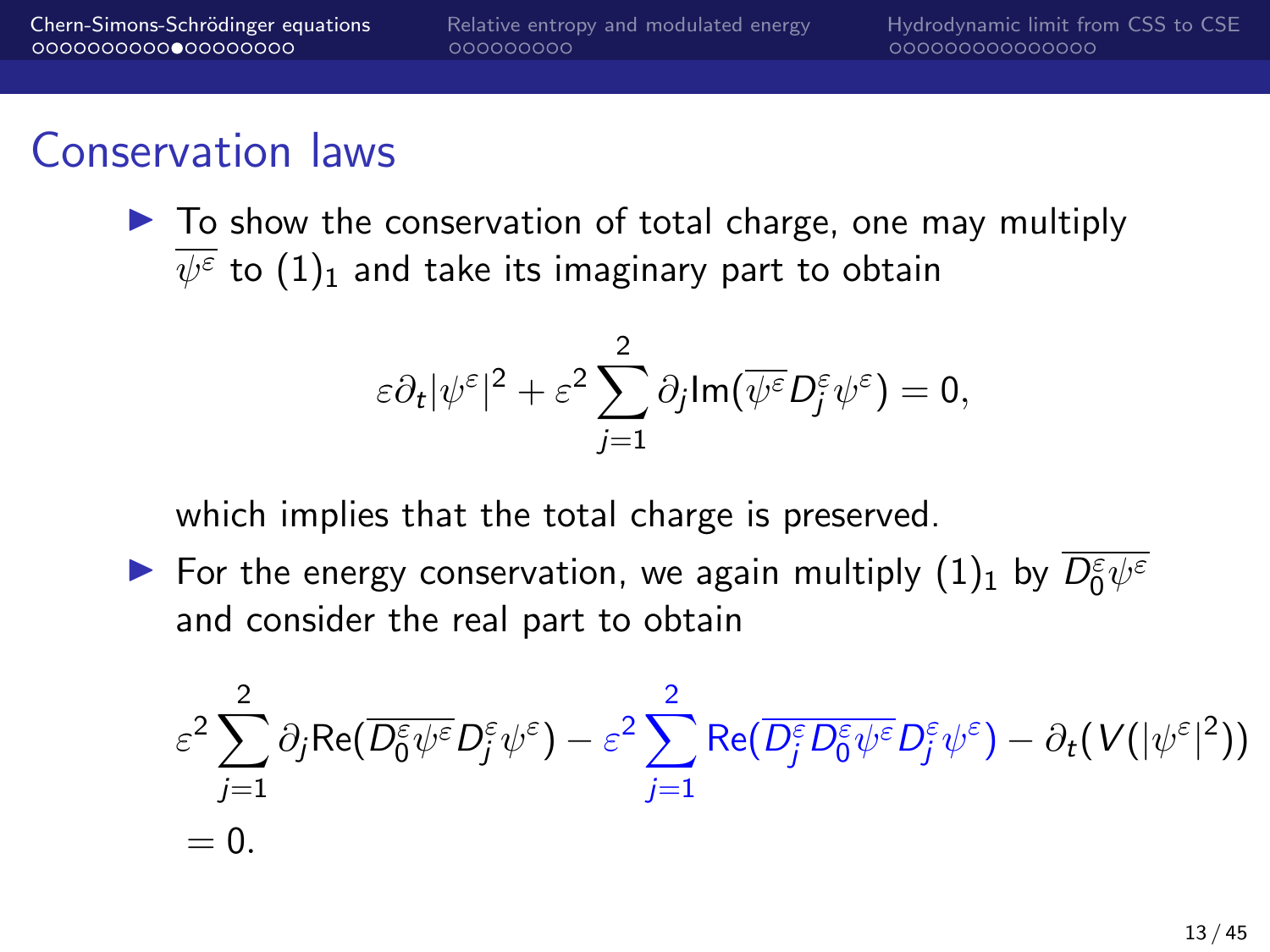i

### Conservation laws

 $\triangleright$  Using the covariant derivative identities

$$
\partial_{\mu}(\overline{\phi}\psi) = \overline{\phi}D_{\mu}^{\varepsilon}\psi + \overline{D_{\mu}^{\varepsilon}\phi}\psi, \quad D_{\mu}^{\varepsilon}D_{\nu}^{\varepsilon}\psi = D_{\nu}^{\varepsilon}D_{\mu}^{\varepsilon}\psi + \frac{1}{\varepsilon}(\partial_{\mu}A_{\nu} - \partial_{\nu}A_{\mu})\psi,
$$

the second term becomes

$$
\varepsilon^2 \sum_{j=1}^2 \text{Re}(\overline{D_j^{\varepsilon} D_0^{\varepsilon} \psi^{\varepsilon}} D_j^{\varepsilon} \psi^{\varepsilon}) = \frac{\varepsilon^2}{2} \partial_t \sum_{j=1}^2 |D_j^{\varepsilon} \psi^{\varepsilon}|^2,
$$

which implies the desired conservation of total energy.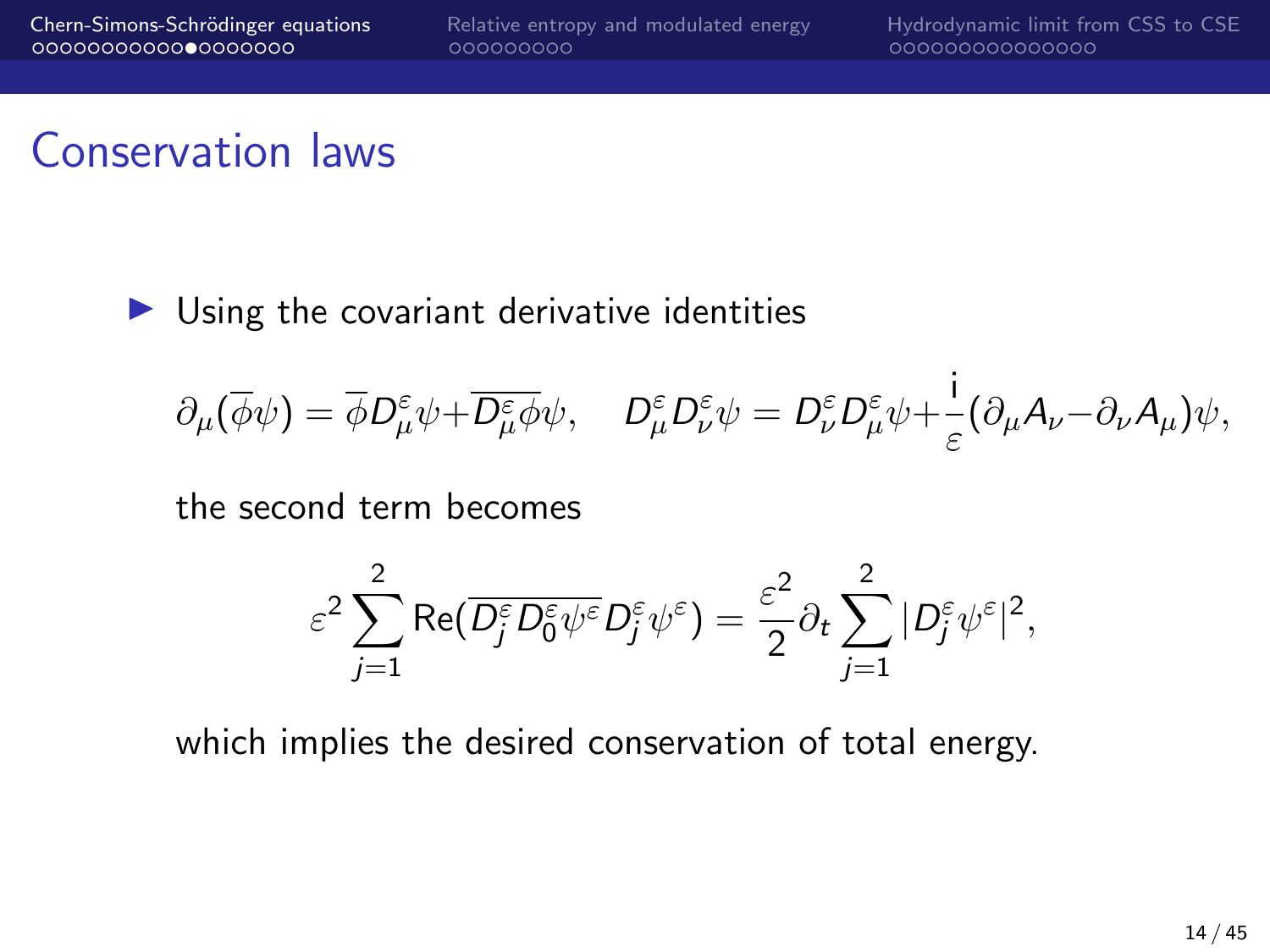## Hydrodynamic formulation : Madelung transformation

- $\blacktriangleright$  In quantum hydrodynamics, the famous Madelung transformation has been used to derive a hydrodynamics formulation of the quantum system.
- $\blacktriangleright$  Considering the Madelung transformation

$$
\psi^\varepsilon = \sqrt{\rho^\varepsilon} \exp\left(\frac{\mathsf{i}}{\varepsilon} \mathsf{S}^\varepsilon\right),
$$

we introduce the density and momentum quantities

$$
\rho^{\varepsilon} = |\psi^{\varepsilon}|^2,
$$
  

$$
\rho^{\varepsilon} u^{\varepsilon} := \rho^{\varepsilon} (\nabla S^{\varepsilon} + A^{\varepsilon}) = \frac{i\varepsilon}{2} (\psi^{\varepsilon} \nabla \bar{\psi}^{\varepsilon} - \bar{\psi}^{\varepsilon} \nabla \psi^{\varepsilon}) + |\psi^{\varepsilon}|^2 A^{\varepsilon}.
$$

 $\triangleright$  Formally, we substitute the Madelung transformation to CSS equation [\(1\)](#page-9-0) to derive a hydrodynamic equations.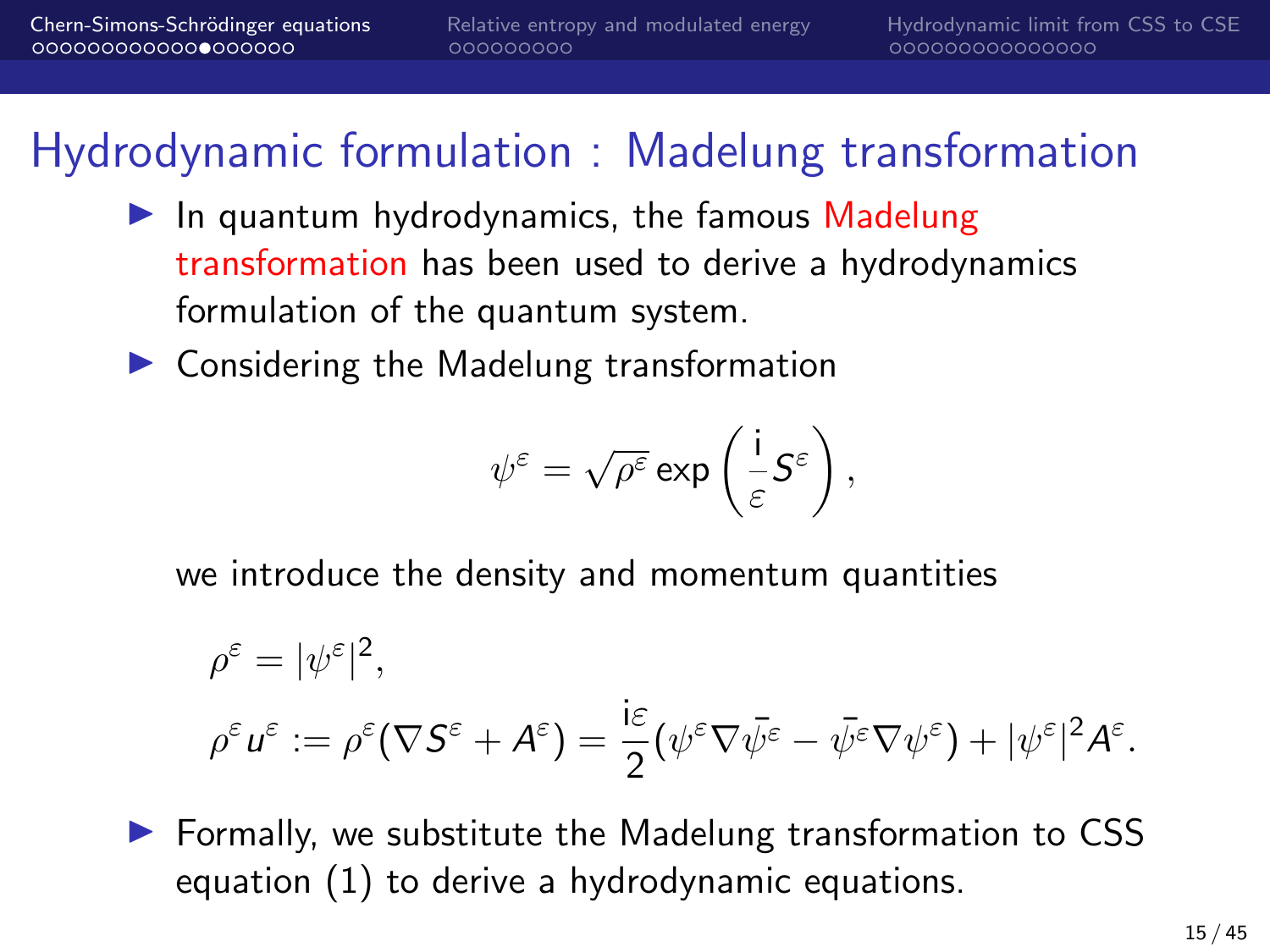$\triangleright$  The imaginary part of the Schrödinger equation becomes

$$
\partial_t \sqrt{\rho^\varepsilon} + \nabla \sqrt{\rho^\varepsilon} \cdot \nabla S^\varepsilon + \frac{\sqrt{\rho^\varepsilon}}{2} \Delta S^\varepsilon + A^\varepsilon \cdot \nabla \sqrt{\rho^\varepsilon} = 0,
$$

which implies the following continuity equation for the density  $\rho^{\varepsilon}$ :

$$
\partial_t \rho^{\varepsilon} + \nabla \cdot (\rho^{\varepsilon} u^{\varepsilon}) = 0,
$$

 $\triangleright$  On the other hand, the right-hand side of  $(1)_2$  $(1)_2$  becomes

$$
\varepsilon \text{Im}(Q_{12}(\overline{\psi^{\varepsilon}}, \psi^{\varepsilon})) + \partial_1(A_2^{\varepsilon}|\psi^{\varepsilon}|^2) - \partial_2(A_1^{\varepsilon}|\psi^{\varepsilon}|^2) = \nabla \times (\rho^{\varepsilon} u^{\varepsilon}).
$$

 $\blacktriangleright$  Therefore, the gauge equations  $(1)_{2,3}$  $(1)_{2,3}$  can be written as

$$
\Delta A_0^{\varepsilon} = \nabla \times (\rho^{\varepsilon} u^{\varepsilon}), \quad \Delta A^{\varepsilon} = -(\nabla \rho^{\varepsilon})^{\perp},
$$

where 
$$
x^{\perp} := (-x_2, x_1)
$$
.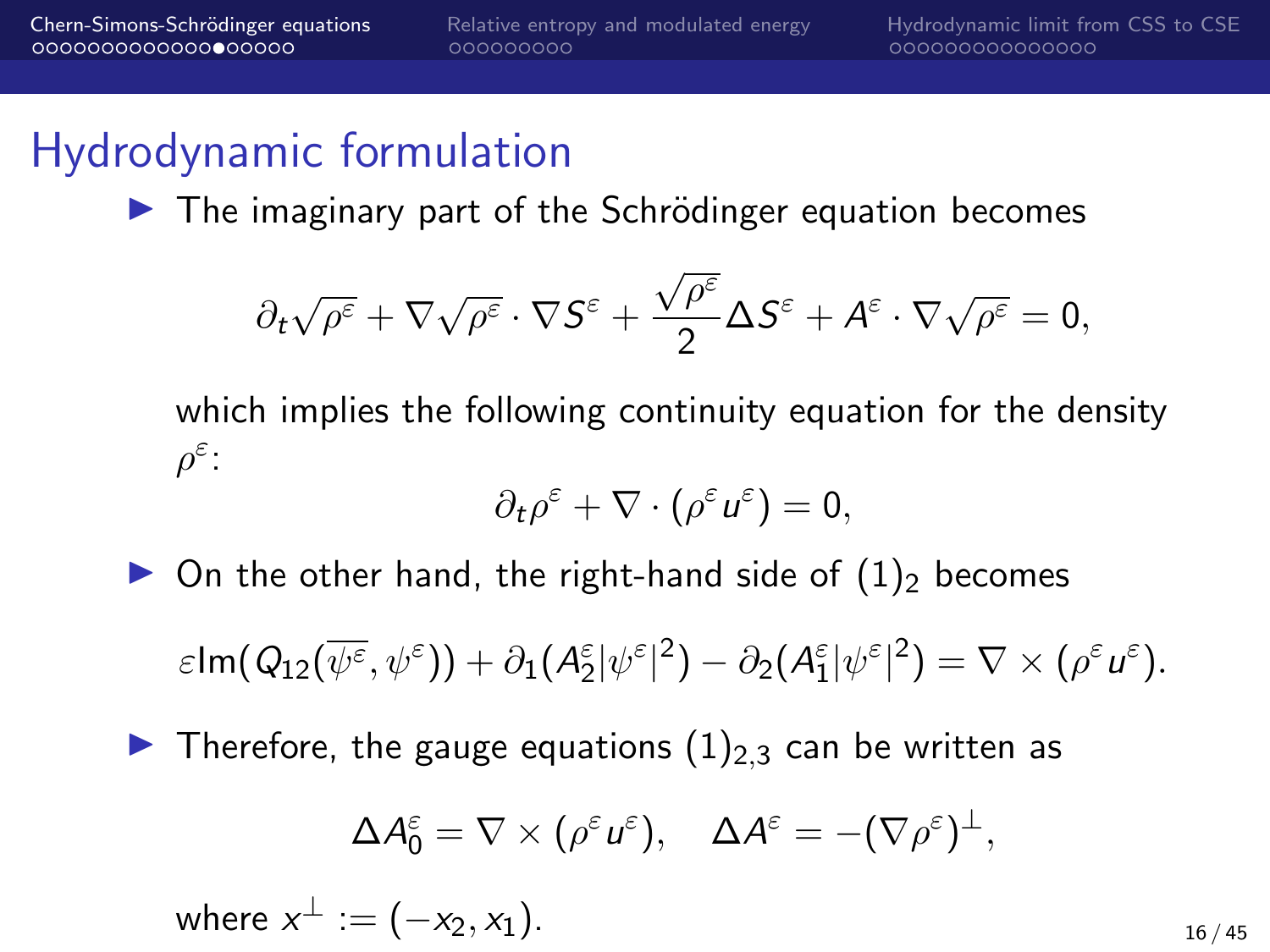$\triangleright$  On the other hand, the real part of the Schrödinger equation becomes

$$
\partial_t S^\varepsilon + A^\varepsilon_0 + \frac{1}{2} |\nabla S^\varepsilon + A^\varepsilon|^2 + V'(\rho^\varepsilon) = \frac{\varepsilon^2}{2} \frac{\Delta \sqrt{\rho^\varepsilon}}{\sqrt{\rho^\varepsilon}}.
$$

 $\blacktriangleright$  Taking gradient,

$$
\partial_t (\nabla S^{\varepsilon}) + (u^{\varepsilon} \cdot \nabla) u^{\varepsilon} + \rho^{\varepsilon} (u^{\varepsilon})^{\perp} + \nabla A_0^{\varepsilon} + \frac{\nabla p(\rho^{\varepsilon})}{\rho^{\varepsilon}} = \frac{\varepsilon^2}{2} \nabla \left( \frac{\Delta \sqrt{\rho^{\varepsilon}}}{\sqrt{\rho^{\varepsilon}}} \right),
$$

where  $p(\rho) = \rho V'(\rho) - V(\rho) = \frac{\gamma - 1}{\gamma} \rho^{\gamma}$ .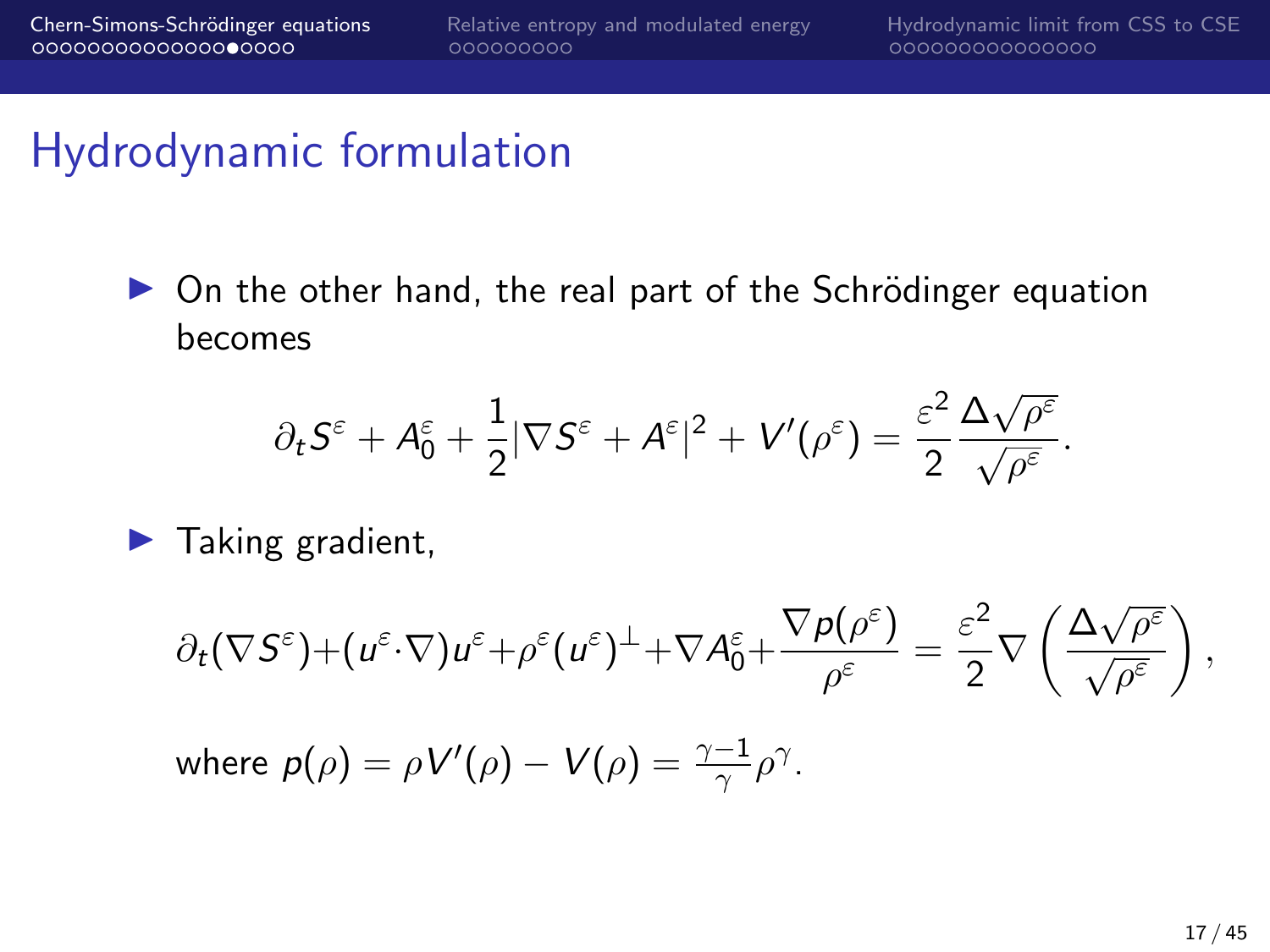$\triangleright$  On the other hand, the gauge equations can be written as

$$
\partial_t A^{\varepsilon} = \nabla A_0^{\varepsilon} + \rho^{\varepsilon} (u^{\varepsilon})^{\perp}.
$$

 $\blacktriangleright$  Combining two equations, we have

$$
\partial_t u^{\varepsilon} + (u^{\varepsilon} \cdot \nabla) u^{\varepsilon} + \frac{\nabla p(\rho^{\varepsilon})}{\rho^{\varepsilon}} = \frac{\varepsilon^2}{2} \nabla \left( \frac{\Delta \sqrt{\rho^{\varepsilon}}}{\sqrt{\rho^{\varepsilon}}} \right).
$$

 $\blacktriangleright$  To sum up, we have the following hydrodynamic system, together with the gauge equations:

$$
\partial_t \rho^{\varepsilon} + \nabla \cdot (\rho^{\varepsilon} u^{\varepsilon}) = 0,
$$
  
\n
$$
\partial_t (\rho^{\varepsilon} u^{\varepsilon}) + \nabla \cdot (\rho^{\varepsilon} u^{\varepsilon} \otimes u^{\varepsilon}) + \nabla \rho (\rho^{\varepsilon}) = \frac{\rho^{\varepsilon} \varepsilon^2}{2} \nabla \left( \frac{\Delta \sqrt{\rho^{\varepsilon}}}{\sqrt{\rho^{\varepsilon}}} \right),
$$
  
\n
$$
\Delta A_0^{\varepsilon} = \nabla \times (\rho^{\varepsilon} u^{\varepsilon}), \quad \Delta A^{\varepsilon} = -(\nabla \rho^{\varepsilon})^{\perp}.
$$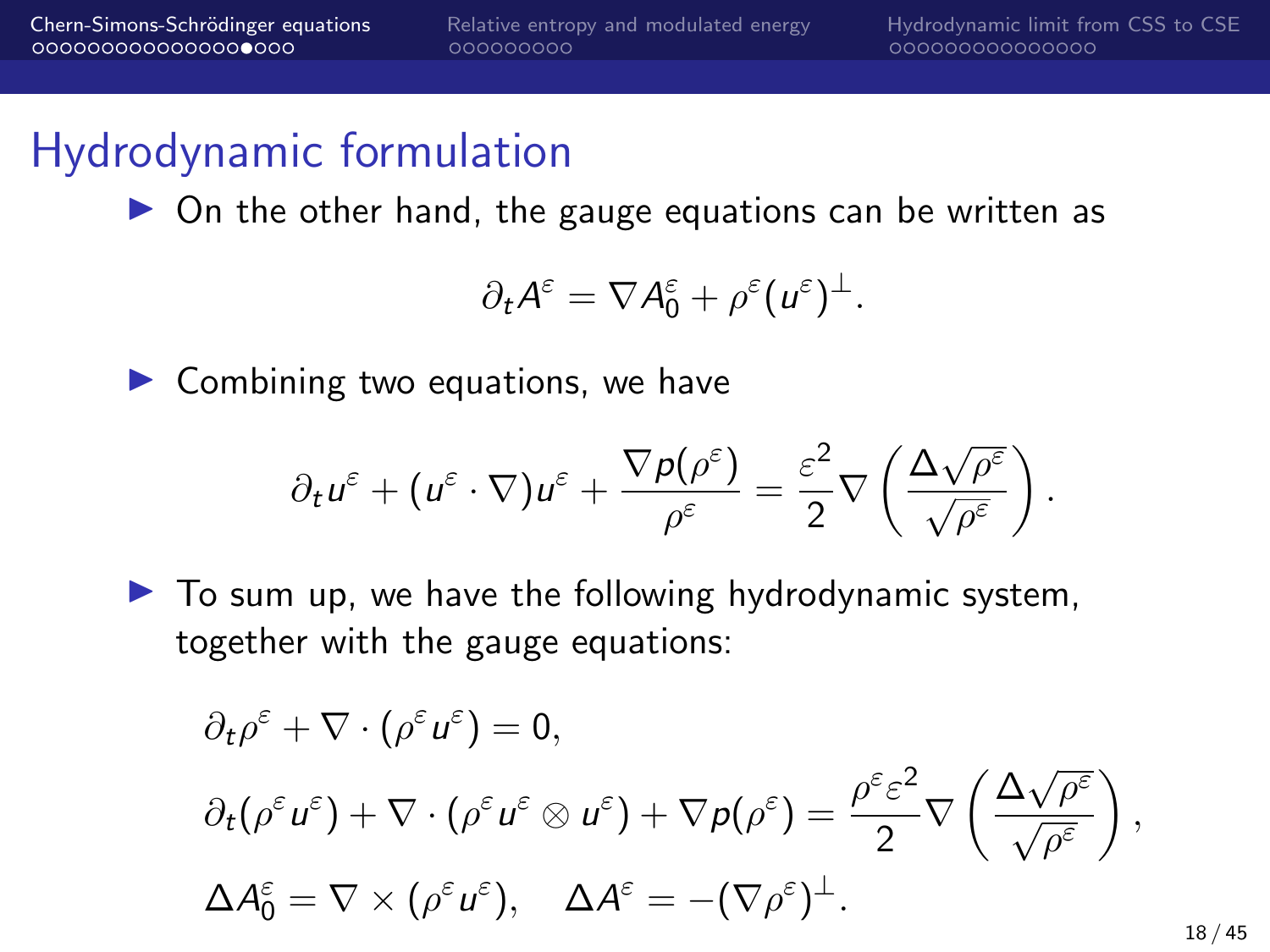As  $\varepsilon \to 0$ , the hydrodynamic equations formally converges to the Euler-Chern-Simons equations:

$$
\partial_t \rho + \nabla \cdot (\rho u) = 0,
$$
  
\n
$$
\partial_t (\rho u) + \nabla \cdot (\rho u \otimes u) + \nabla p(\rho) = 0,
$$
  
\n
$$
\Delta A_0 = \nabla \times (\rho u), \quad \Delta A = -(\nabla \rho)^{\perp}.
$$

 $\triangleright$  The main concern is to provide a rigorous analysis for this convergence.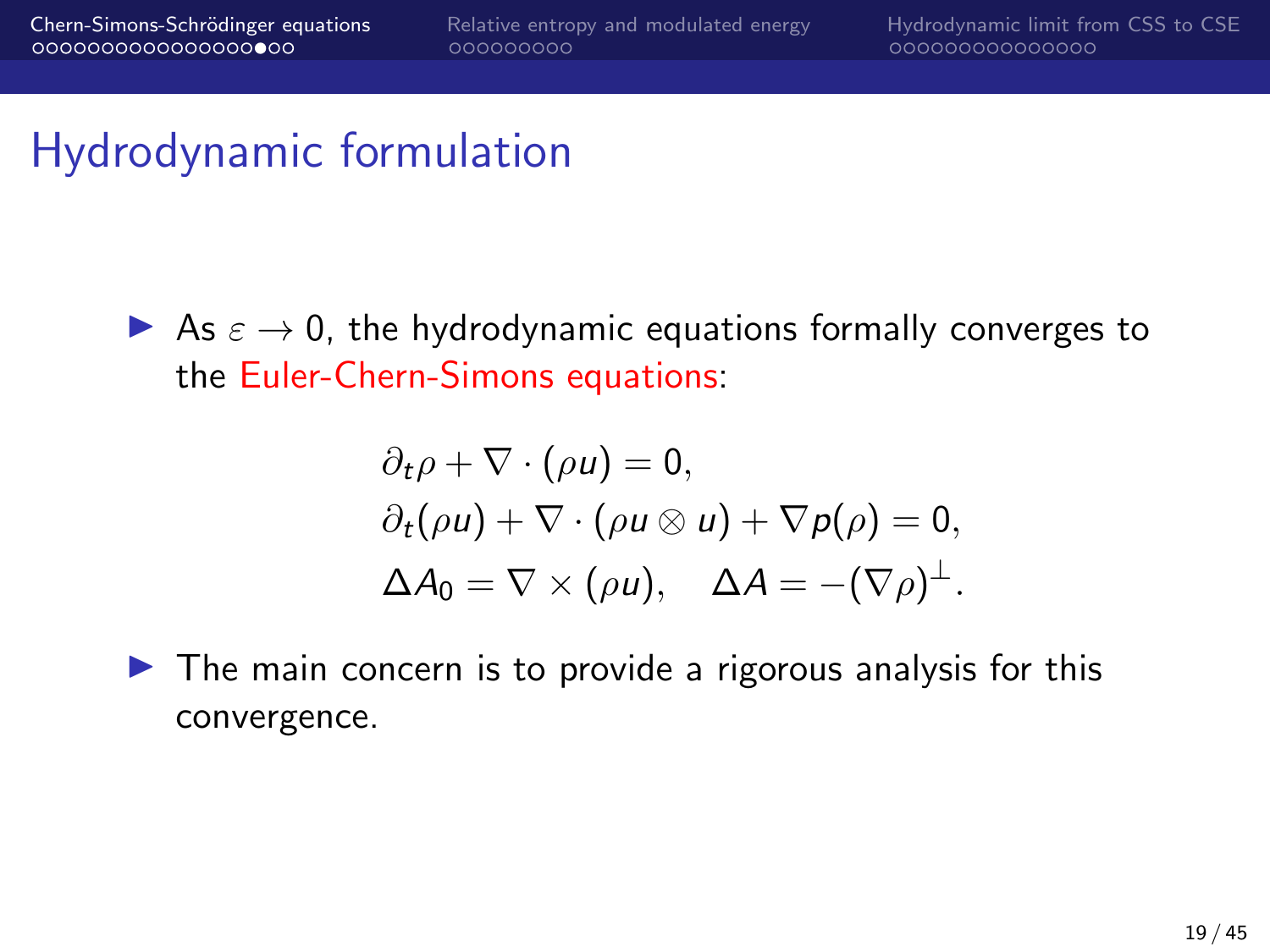## Main theorem

 $\triangleright$  Consider the well-prepared initial data condition:

$$
\int_{\Omega}\frac{\rho_0^\varepsilon |u_0^\varepsilon-u_0|^2}{2}\,dx+\int_{\Omega}\frac{\rho(\rho_0^\varepsilon|\rho_0)}{\gamma-1}\,dx+\frac{\varepsilon^2}{2}\int_{\Omega}|\nabla\sqrt{\rho_0^\varepsilon}|^2\,dx=\mathcal{O}(\varepsilon^\lambda),
$$

where 
$$
p(n|\rho) := \frac{\gamma - 1}{\gamma} (n^{\gamma} - \rho^{\gamma} - \gamma \rho^{\gamma - 1} (n - \rho)).
$$

#### Theorem

Suppose  $\gamma\geq 2.$  Let  $(\psi^\varepsilon,A^\varepsilon_0,A^\varepsilon)$  be the global solution to the CSS equations. Moreover, let  $(\rho, u, A_0, A)$  be the unique local-in-time smooth solution to the Euler-Chern-Simons equations for  $0 \le t \le T_*$ .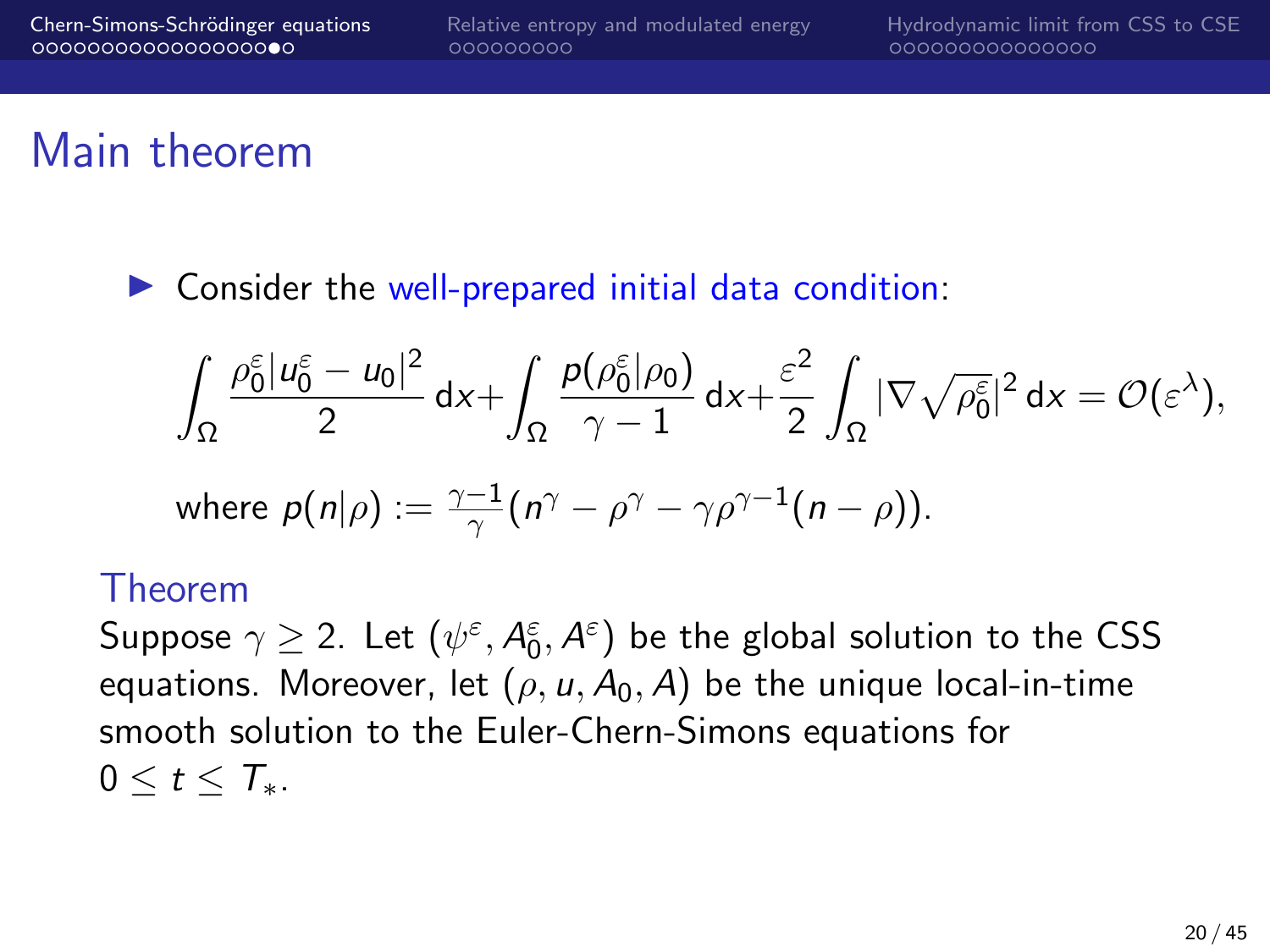## Main theorem

Theorem (continued) Then, for any  $0 \le t \le T_*$ , we have

$$
\rho^{\varepsilon}(t,\cdot) \to \rho(t,\cdot), \quad \text{in} \quad L^{\gamma}(\Omega),
$$
  
\n
$$
(\rho^{\varepsilon} u^{\varepsilon})(t,\cdot) \to (\rho u)(t,\cdot), \quad \text{in} \quad L^{\frac{2\gamma}{\gamma+1}}(\Omega),
$$
  
\n
$$
(\sqrt{\rho^{\varepsilon}} u^{\varepsilon})(t,\cdot) \to (\sqrt{\rho} u)(t,\cdot), \quad \text{in} \quad L^{2}(\Omega),
$$
  
\n
$$
A_{0}^{\varepsilon} \to A_{0}, \quad \text{in} \quad L^{2\gamma}(\Omega), \quad \nabla A_{0}^{\varepsilon} \to \nabla A_{0} \quad \text{in} \quad L^{\frac{2\gamma}{\gamma+1}}(\Omega),
$$
  
\n
$$
A^{\varepsilon} \to A, \quad \text{in} \quad L^{2\gamma}(\Omega), \quad \nabla A^{\varepsilon} \to \nabla A, \quad \text{in} \quad L^{\gamma}(\Omega),
$$

as  $\varepsilon \to 0$ .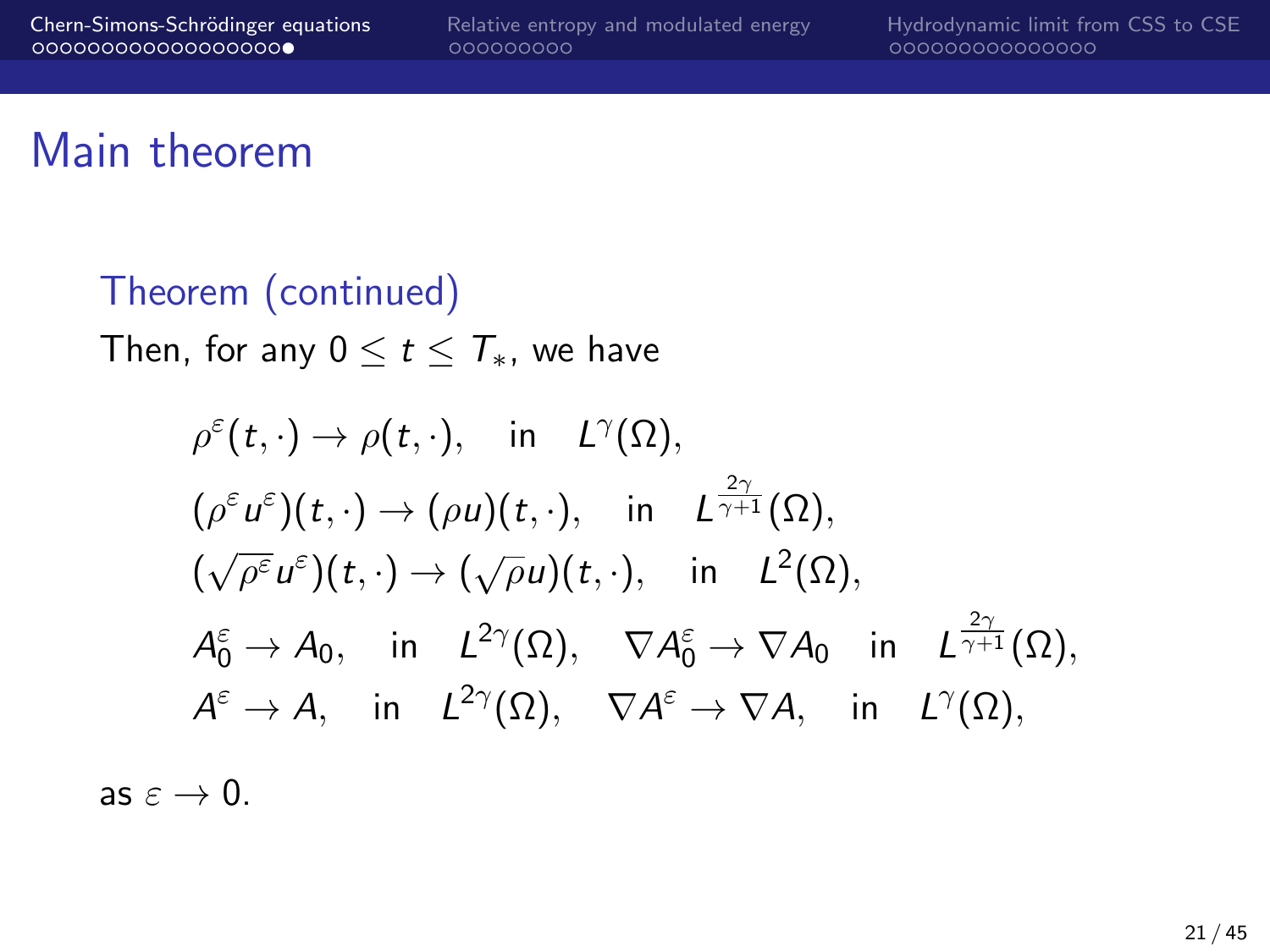# <span id="page-21-0"></span>[Relative entropy and modulated energy](#page-21-0)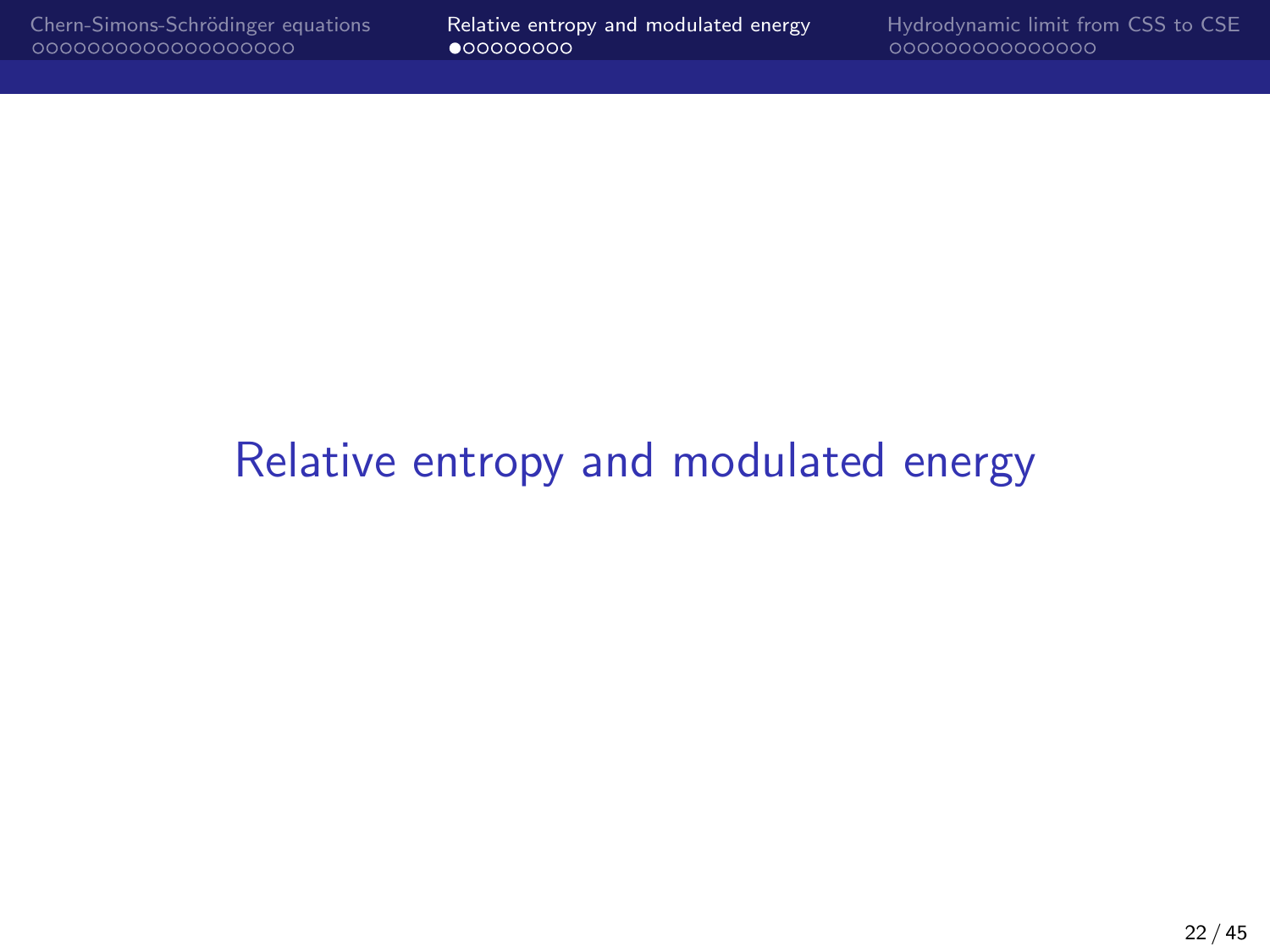## Relative entropy

- $\triangleright$  To obtain a hydrodynamic limit (of the classical systems), the relative entropy method is successful.
- $\triangleright$  Consider the following general system of conservation laws:

$$
\partial_t U_i + \sum_{k=1}^d \partial_k A_{ik}(U) = 0, \quad U \in \mathbb{R}^m, \quad A \in \mathbb{R}^{m \times d}.
$$

 $\triangleright$  The compressible Euler equation can be written in this form with  $U = (\rho, \rho u)$  and

$$
A(U) = \frac{1}{\rho} \begin{pmatrix} \rho P_1 & \rho P_2 \\ P_1^2 + \frac{\gamma - 1}{\gamma} \rho^{\gamma + 1} & P_1 P_2 \\ P_2 P_1 & P_2^2 + \frac{\gamma - 1}{\gamma} \rho^{\gamma + 1} \end{pmatrix}
$$

$$
= \begin{pmatrix} \rho u^\top \\ \rho u \otimes u + \frac{\gamma - 1}{\gamma} \rho^\gamma I_2 \end{pmatrix}.
$$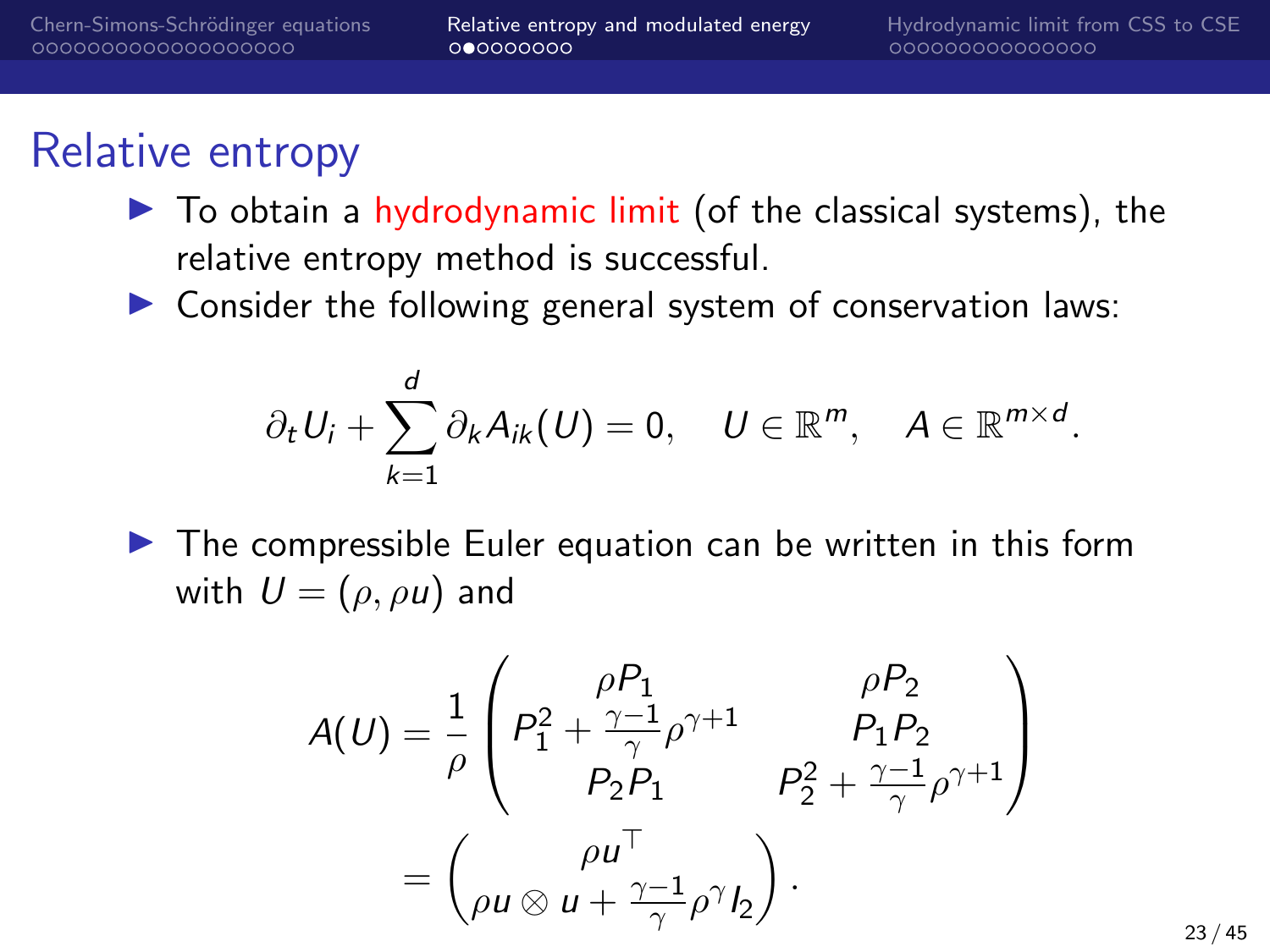## Relative entropy

 $\triangleright$  A usual entropy defined for the compressible Euler equation is

$$
\eta(U) := \frac{|P|^2}{2\rho} + \frac{\rho^\gamma}{\gamma} = \frac{\rho |u|^2}{2} + \frac{\rho^\gamma}{\gamma}.
$$

 $\triangleright$  Corresponding relative entropy and relative flux is given as

$$
\eta(V|U) := \eta(V) - \eta(U) - D\eta(U) \cdot (V - U), \nA(V|U) := A(V) - A(U) - D A(U) \cdot (V - U),
$$

where

$$
[DA(U)\cdot (V-U)]_{ij} := \sum_{k=1}^3 \partial_{U_k} A_{ij}(U)(V_k-U_k).
$$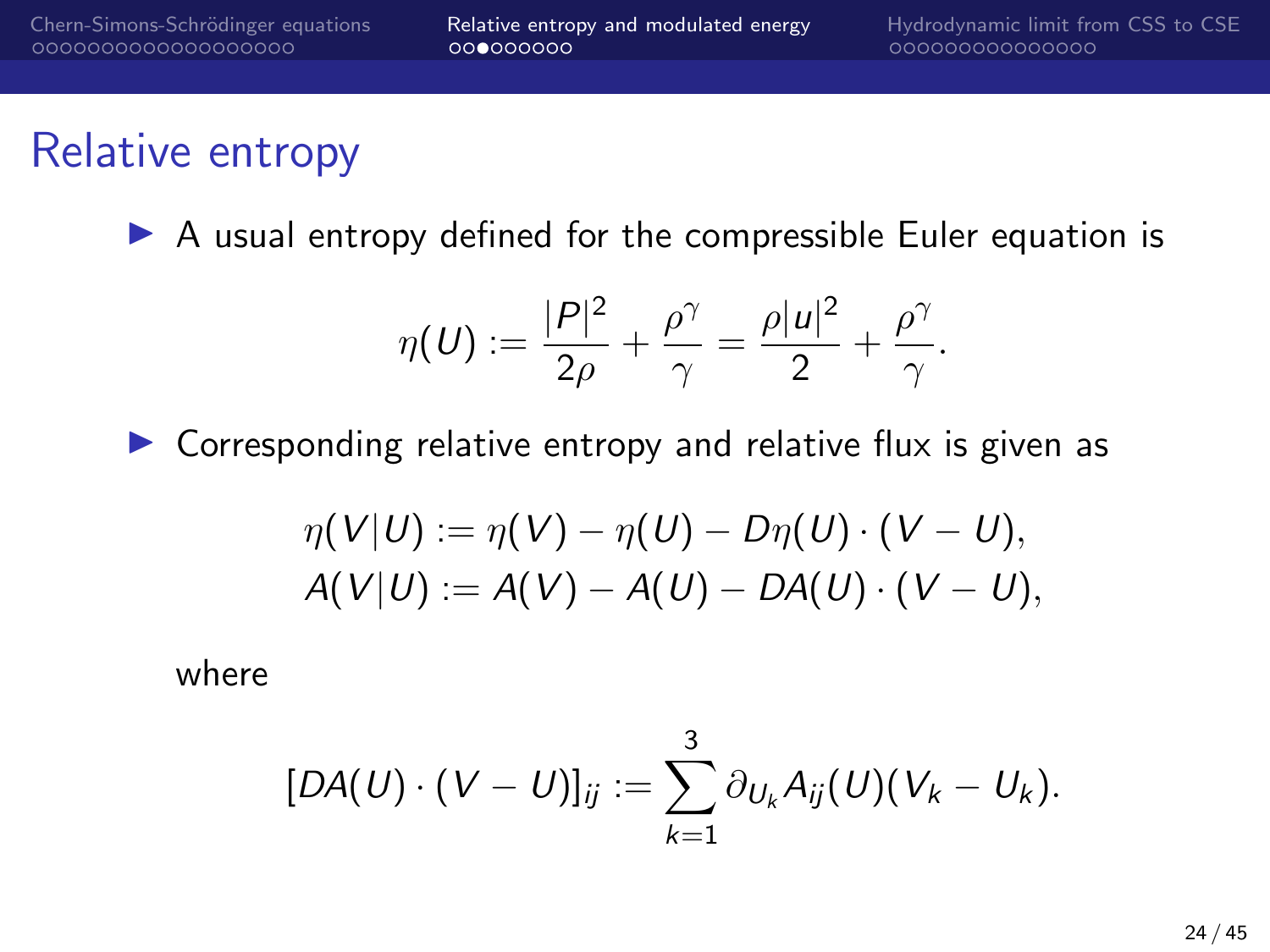## Relative entropy

 $\triangleright$  Using the definition of the relative entropy and the relative flux, they can be explicitly computed as

$$
D\eta = \begin{pmatrix} D_\rho \eta \\ D_P \eta \end{pmatrix} = \begin{pmatrix} -\frac{|u|^2}{2} + \rho^{\gamma - 1} \\ u \end{pmatrix},
$$

$$
\eta(V|U) = \frac{n|u - v|^2}{2} + \frac{p(n|\rho)}{\gamma - 1}, \quad V := (n, nv)
$$

and

$$
A(V|U) = \begin{pmatrix} 0 \\ n(v-u) \otimes (v-u) + p(n|\rho)l_2 \end{pmatrix}.
$$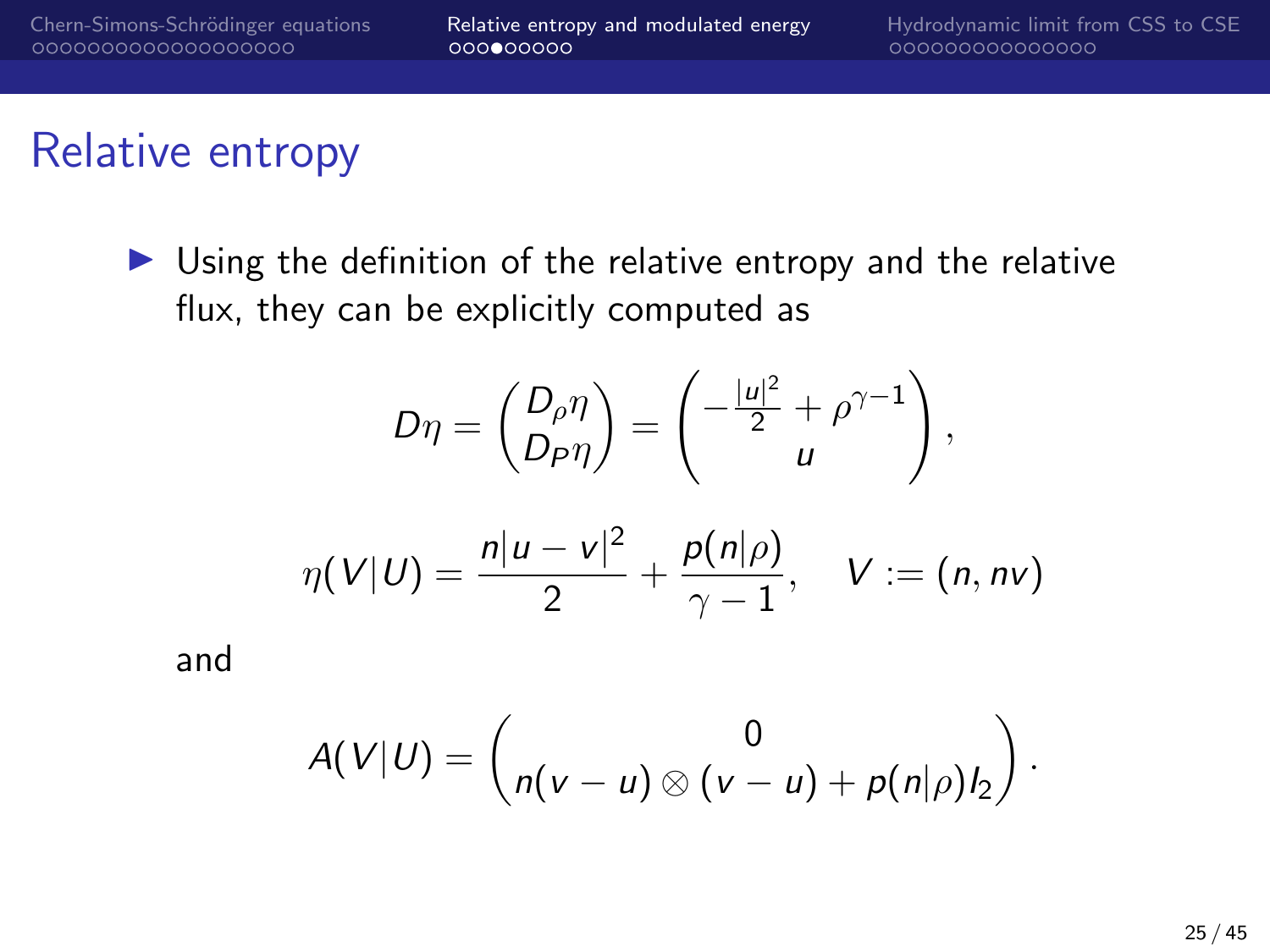## Relative entropy method

 $\blacktriangleright$  The relative entropy method is based on the following key estimate on the relative entropy:

$$
\frac{d}{dt} \int_{\mathbb{R}^2} \eta(V|U) dx \n= \frac{d}{dt} \int_{\mathbb{R}^2} \eta(V) dx - \int_{\mathbb{R}^2} \nabla_x(D\eta(U)) : A(V|U) dx \n- \int_{\mathbb{R}^d} D\eta(U) \cdot (\partial_t V + \nabla_x \cdot A(V)) dx.
$$

 $\triangleright$  We note that the energy functional  $\mathcal E$  can be written in terms of the hydrodynamic quantities:

$$
\mathcal{E}^{\varepsilon} = \frac{1}{2}\rho^{\varepsilon}|\boldsymbol{u}^{\varepsilon}|^{2} + \frac{(\rho^{\varepsilon})^{\gamma}}{\gamma} + \frac{\varepsilon^{2}}{2}|\nabla\sqrt{\rho^{\varepsilon}}|^{2} = \eta(\boldsymbol{U}^{\varepsilon}) + \frac{\varepsilon^{2}}{2}|\nabla\sqrt{\rho^{\varepsilon}}|^{2}.
$$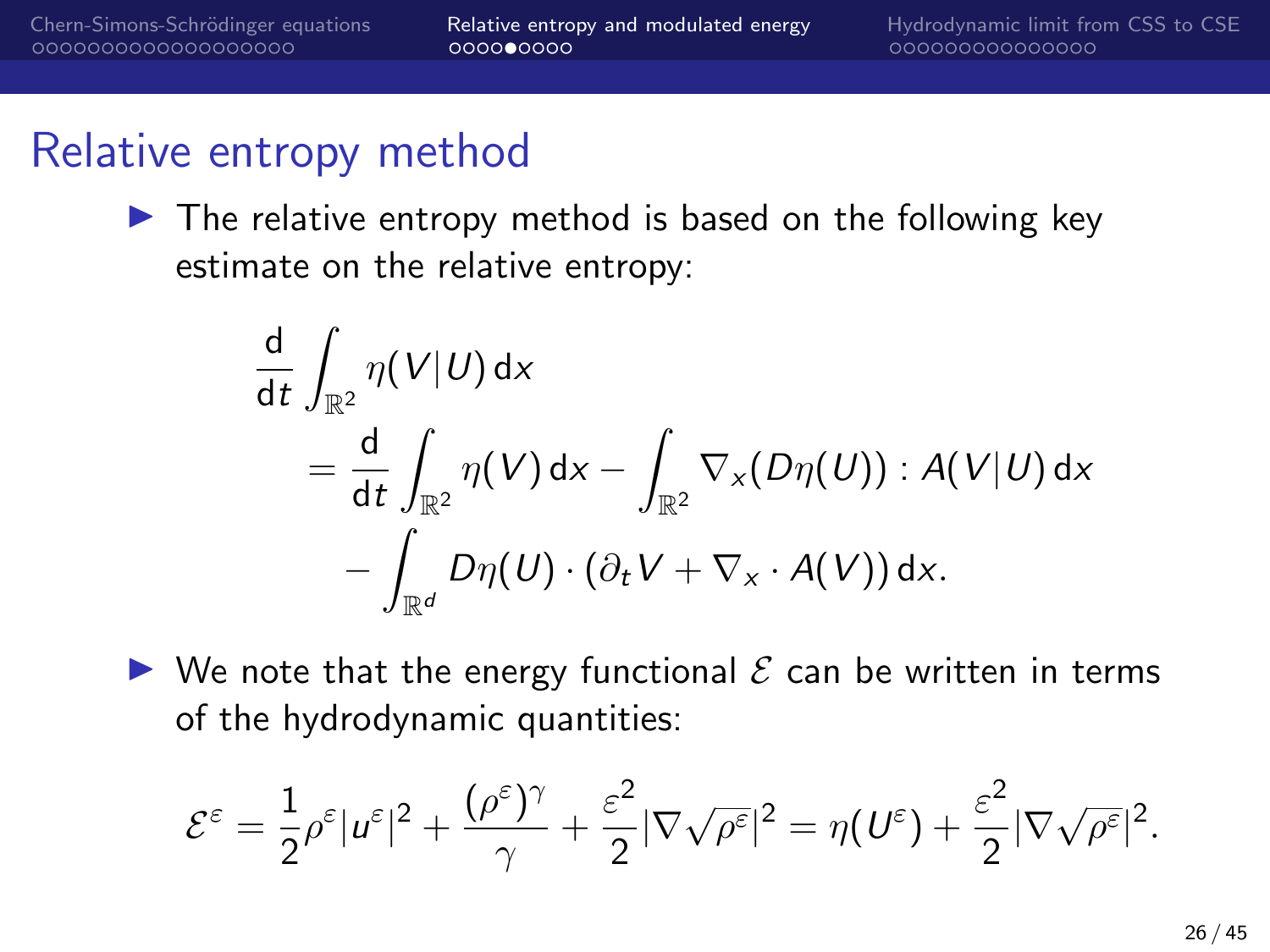### Proof

 $\triangleright$  Using the definition of the relative entropy, we have

$$
\frac{d}{dt} \int_{\mathbb{R}^2} \eta(V|U) dx = \frac{d}{dt} \int_{\mathbb{R}^2} \eta(V) - \eta(U) - D\eta(U) \cdot (V - U) dx
$$

$$
= \frac{d}{dt} \int_{\mathbb{R}^2} \eta(V) dx - \int_{\mathbb{R}^2} D\eta(U) \cdot (\partial_t U) dx
$$

$$
- \int_{\mathbb{R}^2} D^2 \eta(U) (\partial_t U) \cdot (V - U) dx
$$

$$
- \int_{\mathbb{R}^2} D\eta(U) \cdot (\partial_t V - \partial_t U) dx.
$$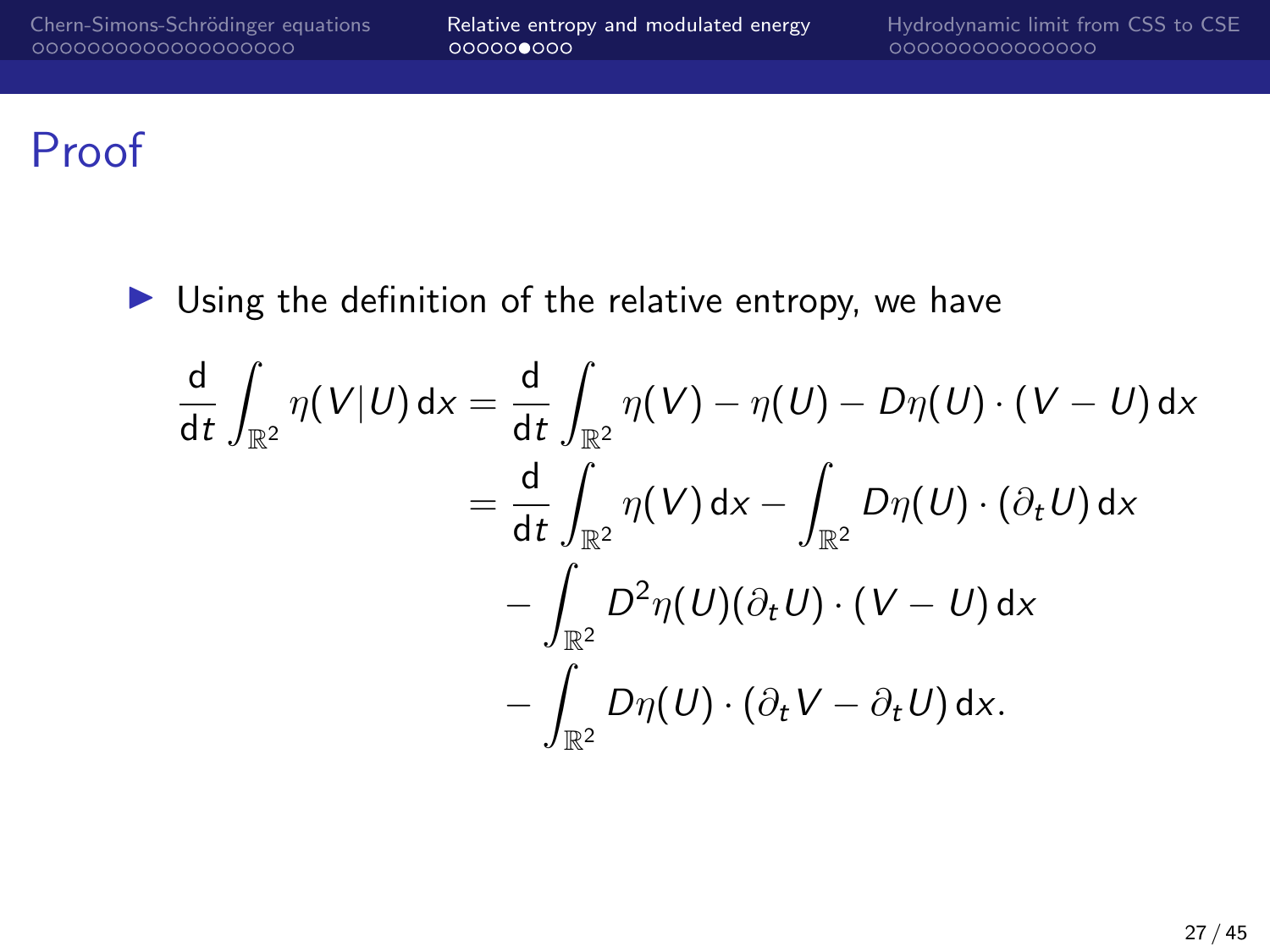### Proof

 $\blacktriangleright$  Therefore, d dt Z  $\int_{\mathbb{R}^2} \eta(V|U)\,\mathsf{d} x$  $=\frac{d}{1}$ dt Z  $\frac{1}{\mathbb{R}^2} \eta(V)$  dx  $+$  |  $\int_{\mathbb{R}^2} D^2 \eta (U) (\nabla \cdot A(U)) (V-U) \, \mathrm{d} x + \int$  $\int_{\mathbb{R}^2} D\eta(U) (\nabla \cdot A(V)) \, \mathrm{d} x$  $-1$  $\int\limits_{\mathbb{R}^2} D\eta(U) \cdot \left(\partial_t V + \nabla \cdot A(V)\right) \mathsf{d} \mathsf{x}.$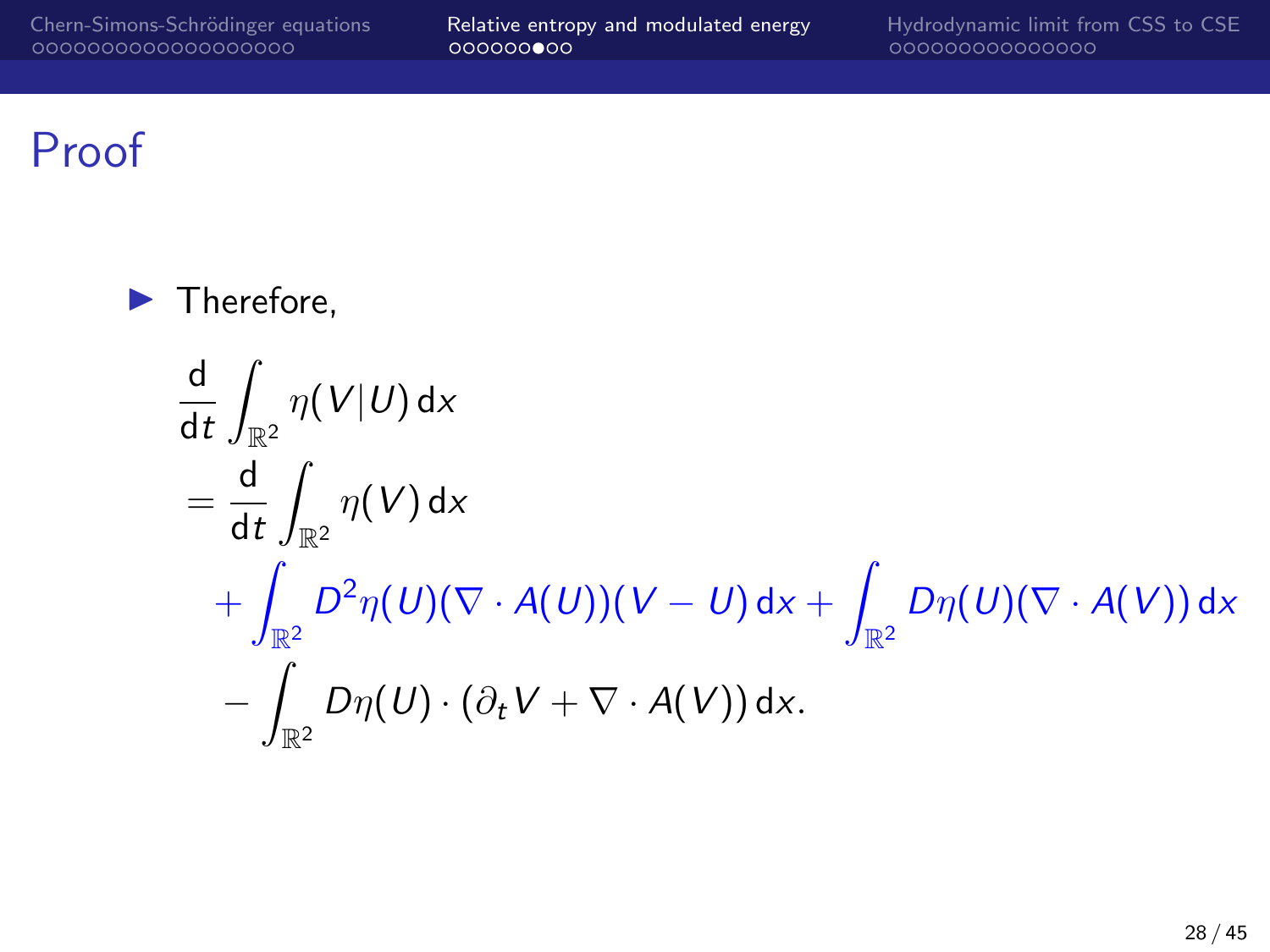## Proof

#### $\blacktriangleright$  It is known that

$$
\int_{\mathbb{R}^2} D^2\eta(U)(\nabla\cdot\mathcal{A}(U))(V-U)\,\mathsf{d} x = \int_{\mathbb{R}^2} \nabla D\eta(U): D\mathcal{A}(U)(V-U)\,\mathsf{d} x
$$

and

$$
\int_{\mathbb{R}^2} \nabla D\eta(U) : A(U) \, \mathrm{d} x = 0.
$$

 $\blacktriangleright$  Therefore, the second term can be written as

$$
\int_{\mathbb{R}^2} (\nabla D\eta(U)) : (DA(U)(V - U) - A(V)) dx
$$
\n
$$
= -\int_{\mathbb{R}^2} (\nabla D\eta(U)) : (A(V|U) + A(U)) dx
$$
\n
$$
= -\int_{\mathbb{R}^2} (\nabla D\eta(U)) : A(V|U) dx.
$$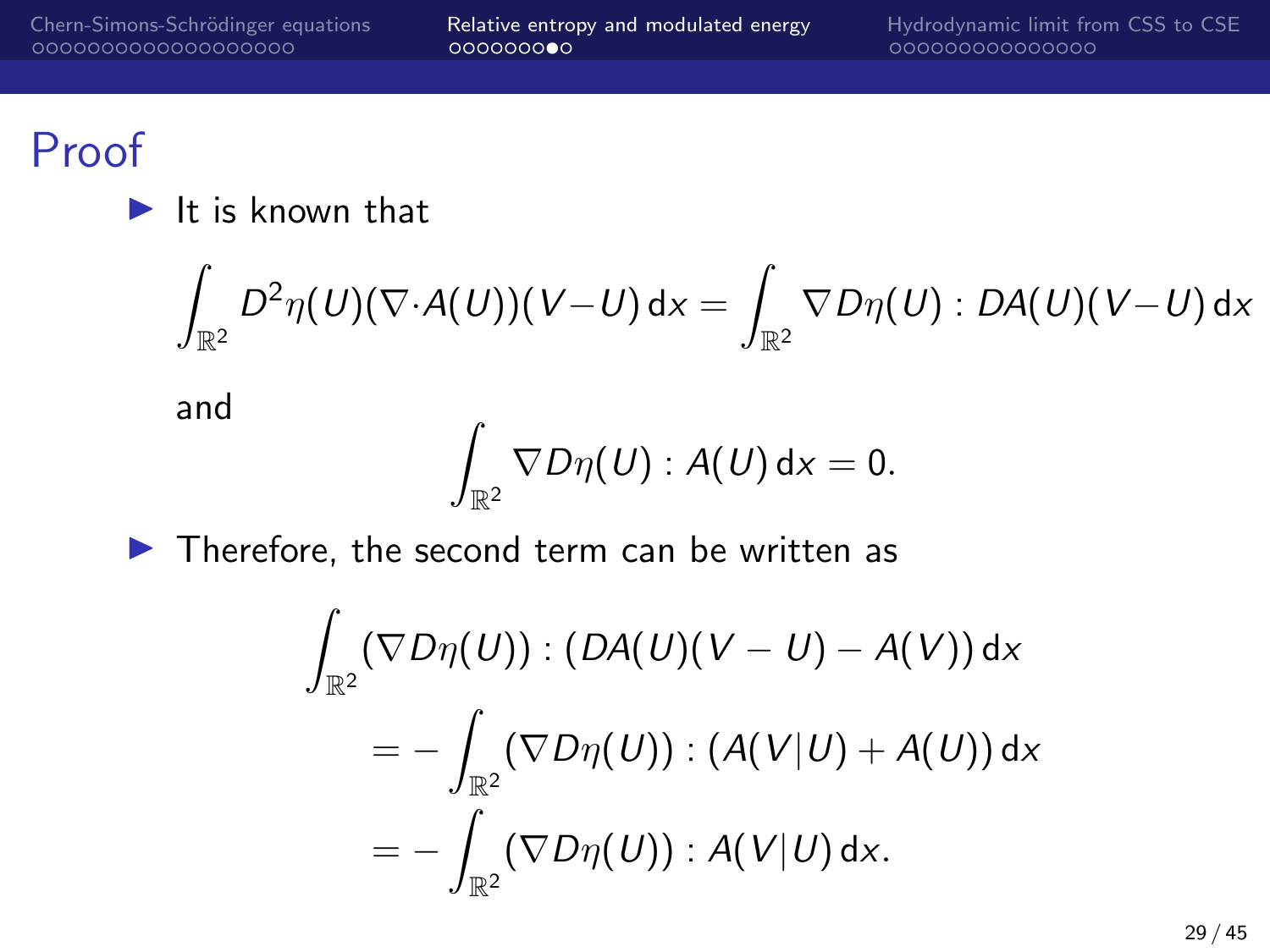## Modulated energy

- $\triangleright$  On the other hand, the hydrodynamic limit of the quantum system is based on the modulated energy estimate.
- $\blacktriangleright$  The natural modulated energy is

$$
\mathcal{H}^{\varepsilon}(t) := \int_{\Omega} \frac{1}{2} |(\varepsilon D^{\varepsilon} - i u) \psi^{\varepsilon}|^{2} + \frac{p(\rho^{\varepsilon}|\rho)}{\gamma - 1} dx
$$
  
= 
$$
\int_{\Omega} \frac{1}{2} |(\varepsilon D^{\varepsilon} - i u) \psi^{\varepsilon}|^{2} + \frac{(\rho^{\varepsilon})^{\gamma} - \rho^{\gamma} - \gamma \rho^{\gamma - 1} (\rho^{\varepsilon} - \rho)}{\gamma} dx.
$$

After tedious computation, we find

$$
\mathcal{H}^{\varepsilon} = \int_{\Omega} \eta(U^{\varepsilon}|U) dx + \frac{\varepsilon^2}{2} |\nabla \sqrt{\rho^{\varepsilon}}|^2 dx.
$$

 $\triangleright$  Therefore, the modulated energy and the relative entropy are almost the same quantity, except for the "quantum term".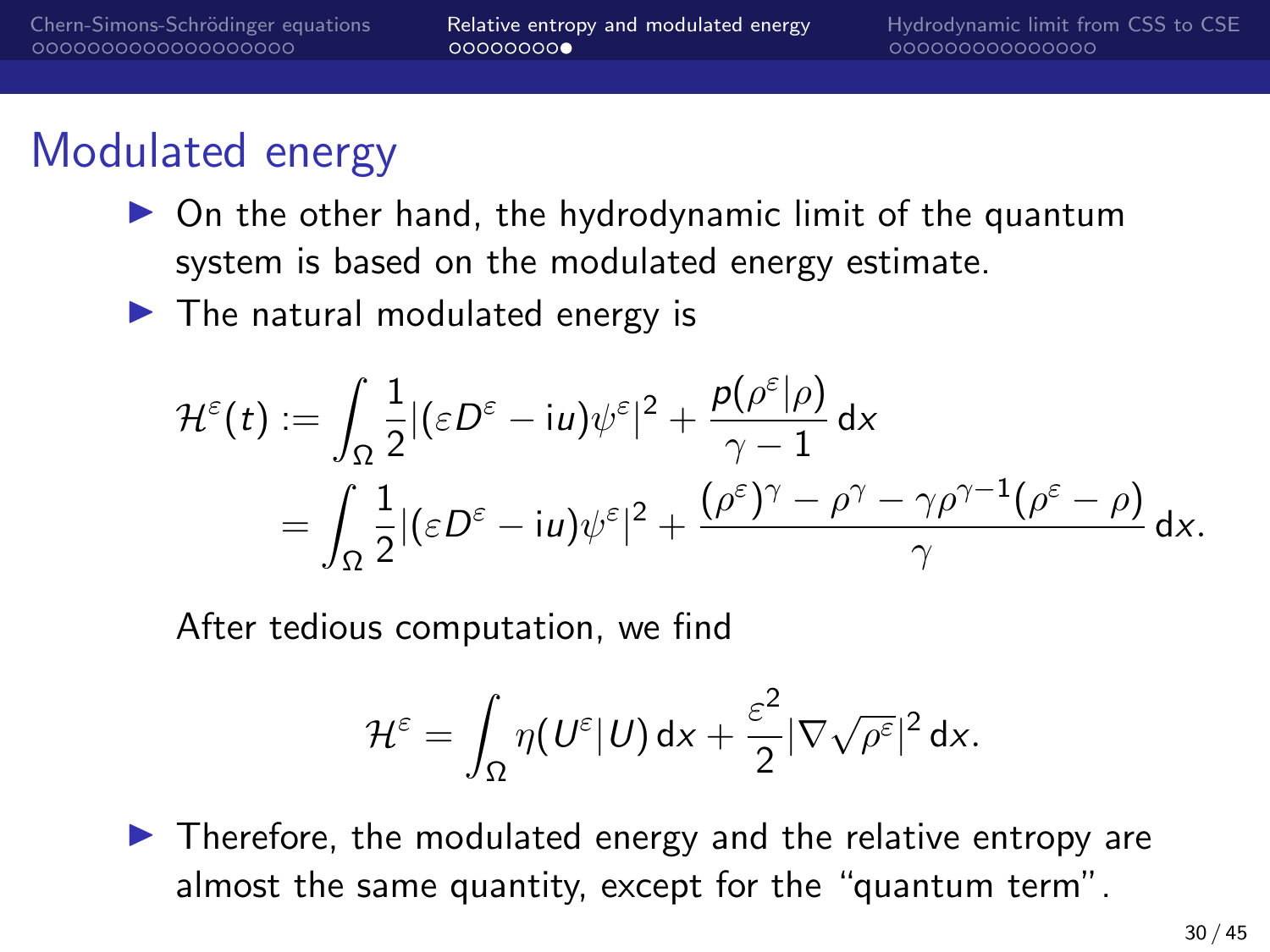# <span id="page-30-0"></span>[Hydrodynamic limit from CSS to CSE](#page-30-0)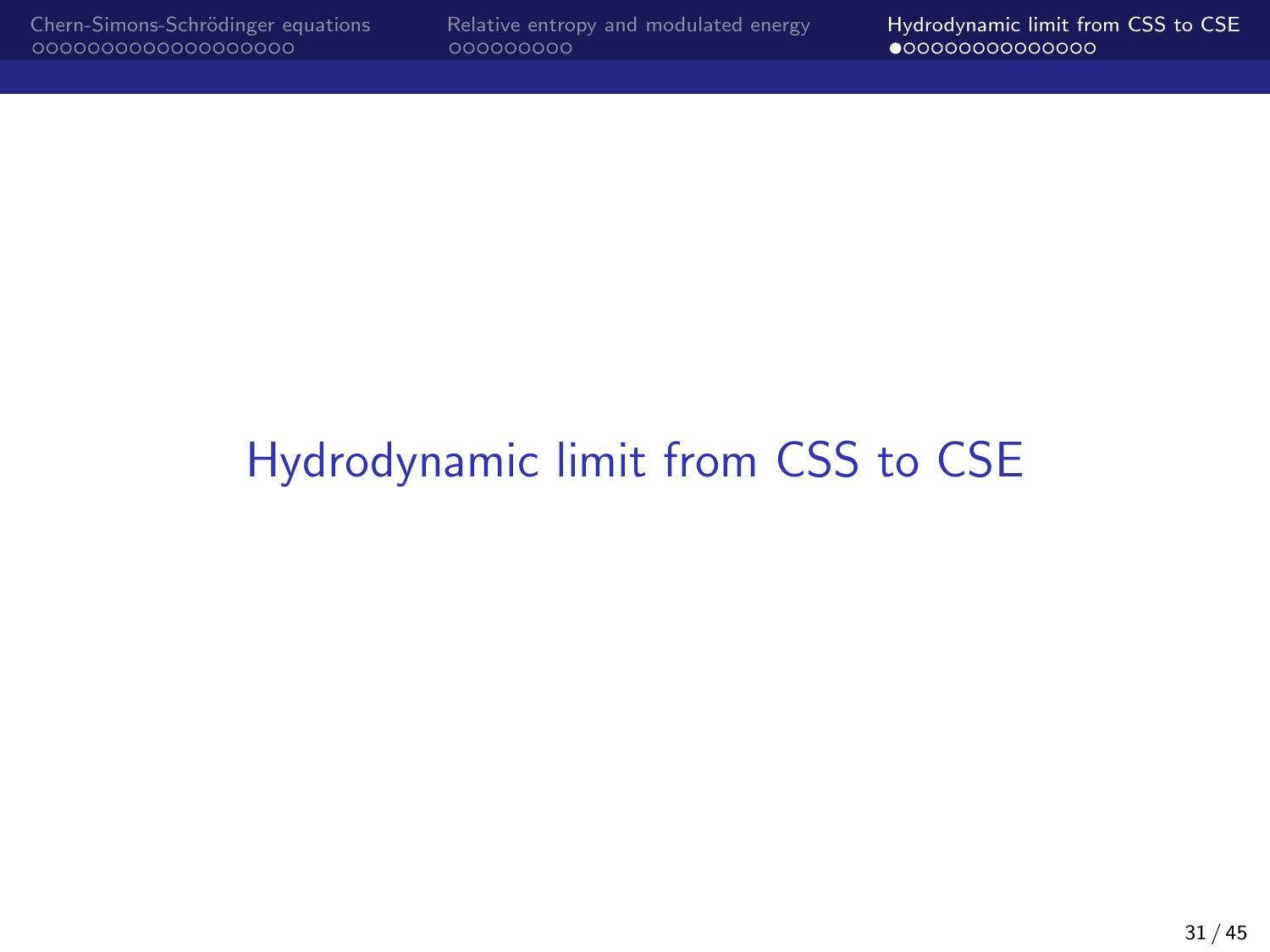#### Modulated energy estimate

 $\triangleright$  Using the equivalent relation between modulated energy and the relative entropy, one can use the celebrated theory of relative entropy to modulated energy of the CSS equations.

#### **Proposition**

Let  $(\psi^{\varepsilon},A_0^{\varepsilon},A^{\varepsilon})$  be the solution to the CSS equations and  $(\rho,u)$  be the unique local-in-time smooth solution to the compressible Euler equation. Then,

 $\mathcal{H}^\varepsilon(t)\leq \mathcal{C}\varepsilon^{\min\{\lambda,2\}}.$ 

- $\blacktriangleright$  The proof is based on the previous proposition on the relative entropy, and an appropriate estimate for the quantum correction term.
- $\blacktriangleright$  Therefore, one can conclude that the modulated energy vanishes as  $\varepsilon \to 0$ .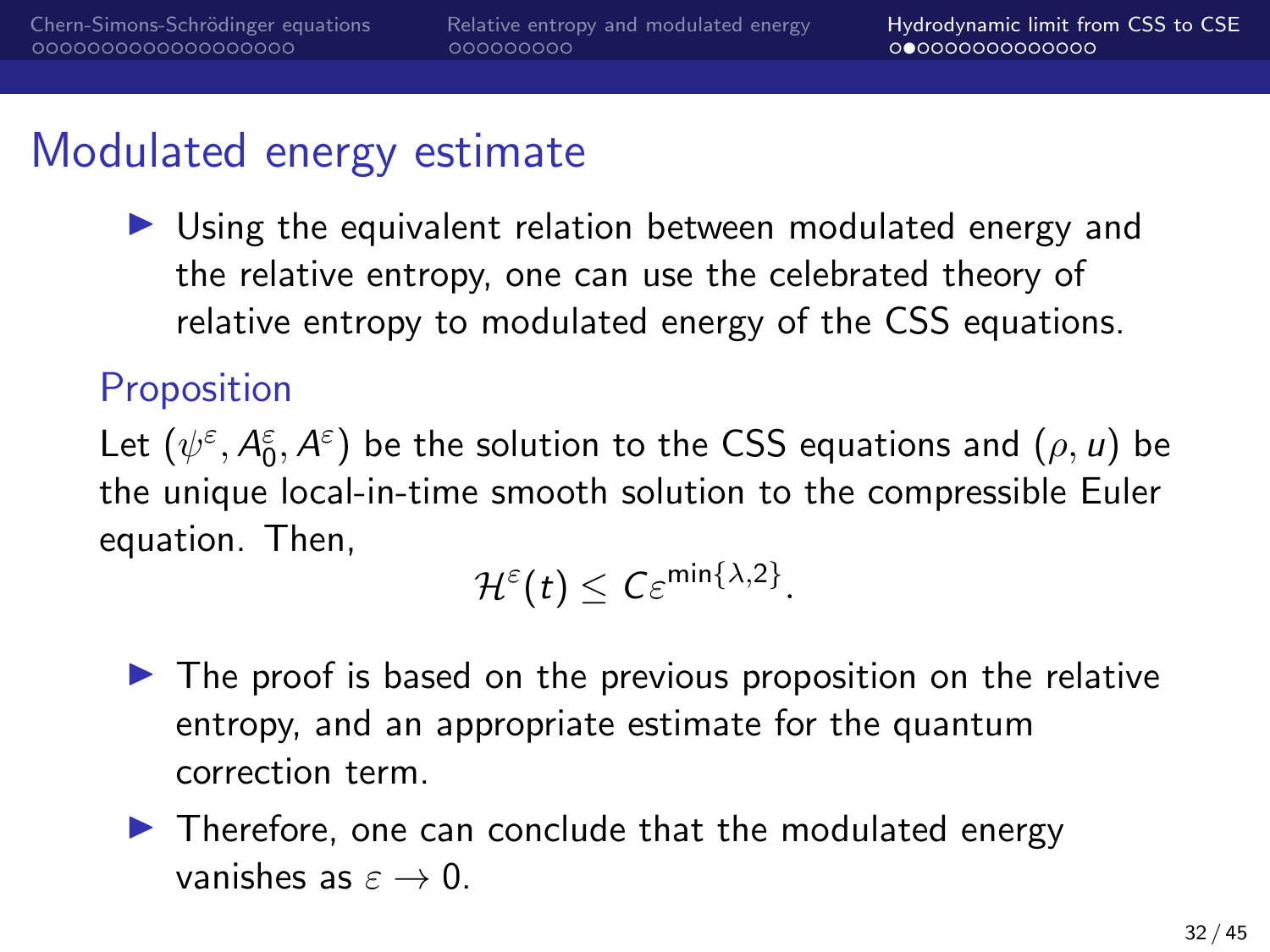$$
\sum_{\substack{\text{d} \mathcal{H}^{\varepsilon} \\ \text{d}t}} \text{Sine } \mathcal{H}^{\varepsilon} = \int_{\mathbb{R}^2} \eta(U^{\varepsilon}|U) \, \text{d}x + \frac{\varepsilon^2}{2} \int_{\mathbb{R}^2} |\nabla \sqrt{\rho^{\varepsilon}}|^2 \, \text{d}x, \text{ we estimate}
$$

$$
\frac{d\mathcal{H}^{\varepsilon}}{dt} = \frac{d}{dt} \int_{\mathbb{R}^{2}} \eta(U^{\varepsilon}|U) dx + \frac{\varepsilon^{2}}{2} \frac{d}{dt} \int_{\mathbb{R}^{2}} |\nabla \sqrt{\rho^{\varepsilon}}|^{2} dx
$$

$$
= \frac{d}{dt} \int_{\mathbb{R}^{2}} \eta(U^{\varepsilon}) dx - \int_{\mathbb{R}^{2}} \nabla_{x} (D\eta(U)) : A(U^{\varepsilon}|U) dx
$$

$$
- \int_{\mathbb{R}^{2}} D\eta(U) \cdot (\partial_{t} U^{\varepsilon} + \nabla_{x} \cdot A(U^{\varepsilon})) dx
$$

$$
+ \frac{\varepsilon^{2}}{2} \frac{d}{dt} \int_{\mathbb{R}^{2}} |\nabla \sqrt{\rho^{\varepsilon}}|^{2} dx
$$

 $\blacktriangleright$  Note that  $\mathcal{E}^{\varepsilon} = \int_{\mathbb{R}^2} \eta(U^{\varepsilon}) dx + \frac{\varepsilon^2}{2}$ 2 d  $\frac{d}{dt} \int_{\mathbb{R}^2} |\nabla \sqrt{\rho^{\epsilon}}|^2 dx.$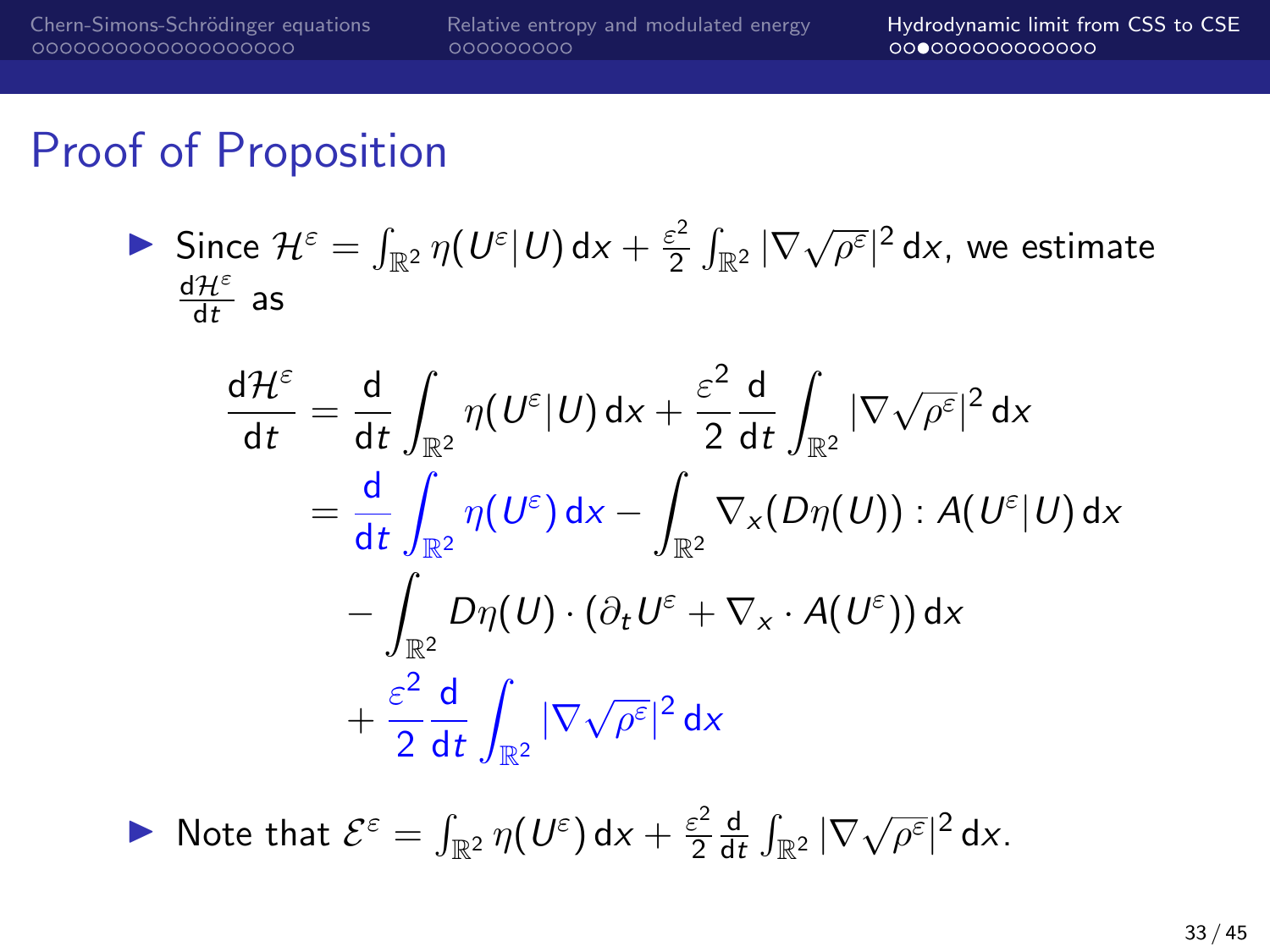Therefore,  $\mathcal{H}^{\varepsilon}$  can be estimated as

$$
\frac{d\mathcal{H}^{\varepsilon}}{dt} = \frac{d}{dt}\mathcal{E}^{\varepsilon} - \int_{\Omega} \nabla_{x}(D\eta(U)) : A(U^{\varepsilon}|U) dx
$$

$$
- \int_{\Omega} D\eta(U) \cdot (\partial_{t}U^{\varepsilon} + \nabla_{x} \cdot A(U^{\varepsilon})) dx
$$

$$
= 0 + I_{1} + I_{2}.
$$

 $\blacktriangleright$  Recall that

$$
D\eta = \begin{pmatrix} D_{\rho}\eta \\ D_{P}\eta \end{pmatrix} = \begin{pmatrix} -\frac{|u|^2}{2} + \rho^{\gamma-1} \\ u \end{pmatrix},
$$

$$
A(U^{\varepsilon}|U) = \begin{pmatrix} 0 \\ \rho^{\varepsilon}(u^{\varepsilon} - u) \otimes (u^{\varepsilon} - u) + p(\rho^{\varepsilon}|\rho)l_2 \end{pmatrix}.
$$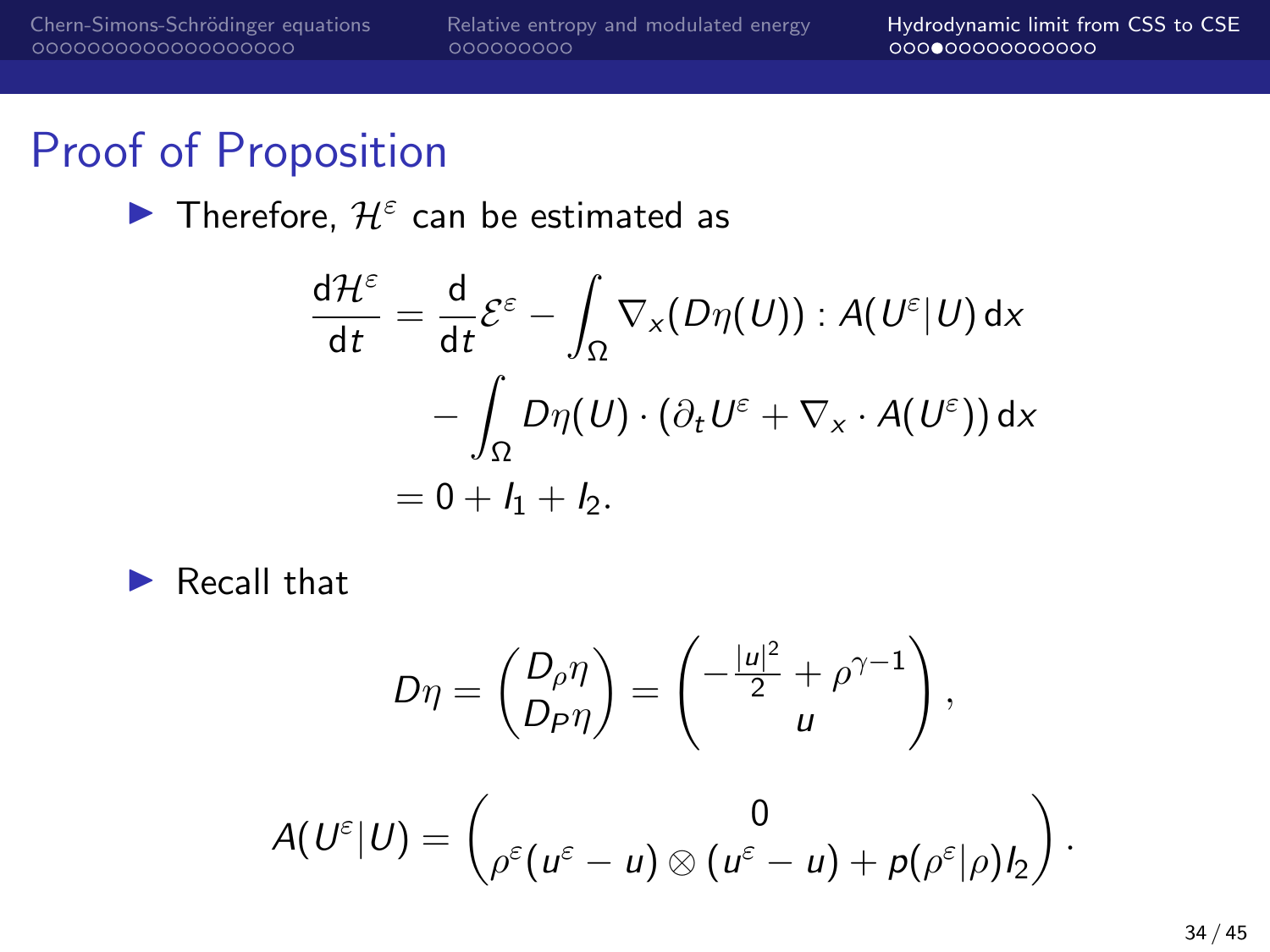$\blacktriangleright$  Then, we estimate  $I_1$  as

$$
I_1 = -\int_{\mathbb{R}^2} (\nabla_x u) : (\rho^{\varepsilon} (u^{\varepsilon} - u) \otimes (u^{\varepsilon} - u) + p(\rho^{\varepsilon} | \rho) I_2) dx
$$
  

$$
\leq C \left( \int_{\Omega} \rho^{\varepsilon} |u^{\varepsilon} - u|^2 dx + \int_{\Omega} p(\rho^{\varepsilon} | \rho) dx \right) \leq \int_{\Omega} \eta(U^{\varepsilon} | U) dx.
$$

 $\triangleright$  On the other hand, the governing equation of  $U^{\varepsilon}$  implies

$$
\partial_t U^\varepsilon + \nabla_x \cdot A(U^\varepsilon) = \begin{pmatrix} 0 \\ \rho^\varepsilon \frac{\varepsilon^2}{2} \nabla \left( \frac{\Delta \sqrt{\rho^\varepsilon}}{\sqrt{\rho^\varepsilon}} \right) \end{pmatrix}.
$$

Therefore,

$$
D\eta(U)\cdot(\partial_tU^\varepsilon+\nabla_x\cdot A(U^\varepsilon))=\frac{\varepsilon^2}{2}\rho^\varepsilon u\cdot\nabla\left(\frac{\Delta\sqrt{\rho^\varepsilon}}{\sqrt{\rho^\varepsilon}}\right).
$$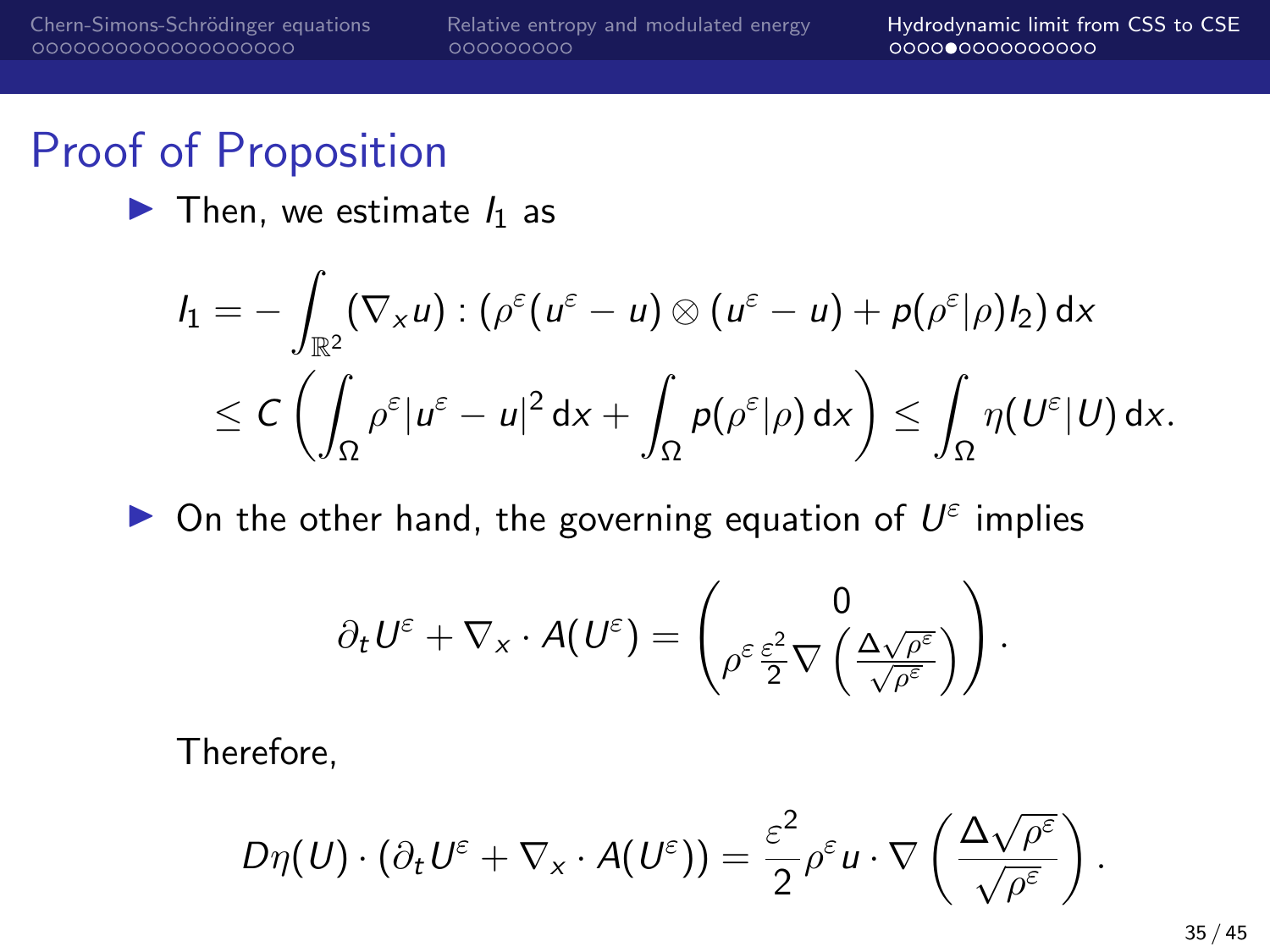[Chern-Simons-Schr¨odinger equations](#page-2-0) [Relative entropy and modulated energy](#page-21-0) [Hydrodynamic limit from CSS to CSE](#page-30-0)

#### $\blacktriangleright$  Hence, we estimate  $I_2$  as

$$
I_2 = -\frac{\varepsilon^2}{2} \int_{\Omega} \rho^{\varepsilon} u \cdot \nabla \left( \frac{\Delta \sqrt{\rho^{\varepsilon}}}{\sqrt{\rho^{\varepsilon}}} \right) dx
$$
  
\n
$$
= \frac{\varepsilon^2}{2} \int_{\mathbb{R}^2} \nabla \cdot (\rho^{\varepsilon} u) \frac{\Delta \sqrt{\rho^{\varepsilon}}}{\sqrt{\rho^{\varepsilon}}} dx
$$
  
\n
$$
= \frac{\varepsilon^2}{2} \int_{\mathbb{R}^2} (\nabla \cdot u) \sqrt{\rho^{\varepsilon}} \Delta \sqrt{\rho^{\varepsilon}} dx + \frac{\varepsilon^2}{2} \int_{\mathbb{R}^2} u \cdot \nabla \rho^{\varepsilon} \frac{\Delta \sqrt{\rho^{\varepsilon}}}{\sqrt{\rho^{\varepsilon}}} dx
$$
  
\n
$$
= \frac{\varepsilon^2}{2} \int_{\mathbb{R}^2} (\nabla \cdot u) \sqrt{\rho^{\varepsilon}} \Delta \sqrt{\rho^{\varepsilon}} dx + \varepsilon^2 \int_{\mathbb{R}^2} u \cdot \nabla \sqrt{\rho^{\varepsilon}} \Delta \sqrt{\rho^{\varepsilon}} dx
$$
  
\n
$$
:= I_{21} + I_{22}.
$$

 $\triangleright$  We may estimate each term  $I_{21}$  and  $I_{22}$  as follows: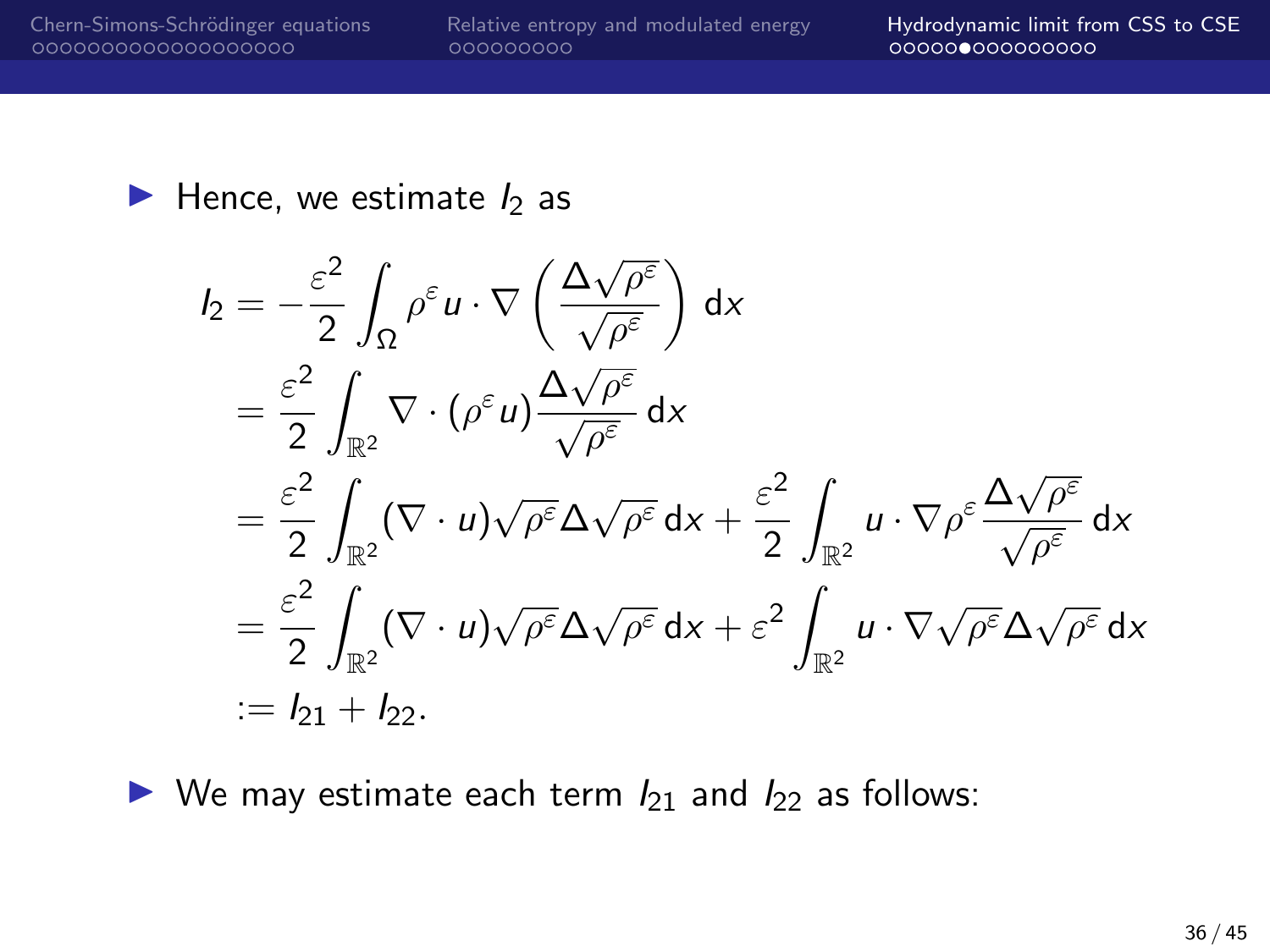[Chern-Simons-Schr¨odinger equations](#page-2-0) [Relative entropy and modulated energy](#page-21-0) [Hydrodynamic limit from CSS to CSE](#page-30-0)

#### Proof of Proposition

$$
I_{21} = \frac{\varepsilon^2}{2} \left( - \int_{\mathbb{R}^2} (\nabla \nabla \cdot u) \cdot \nabla \sqrt{\rho^{\varepsilon}} \sqrt{\rho^{\varepsilon}} dx - \int_{\mathbb{R}^2} (\nabla \cdot u) |\nabla \sqrt{\rho^{\varepsilon}}|^2 dx \right)
$$
  
\n
$$
\leq C \varepsilon^2 \left( \left( \int_{\mathbb{R}^2} |\nabla \sqrt{\rho^{\varepsilon}}|^2 dx \right)^{1/2} \left( \int_{\mathbb{R}^2} \rho^{\varepsilon} dx \right)^{1/2} + \int_{\mathbb{R}^2} |\nabla \sqrt{\rho^{\varepsilon}}|^2 dx \right)
$$
  
\n
$$
\leq C \varepsilon^2 \left( 1 + \int_{\mathbb{R}^2} |\nabla \sqrt{\rho^{\varepsilon}}|^2 dx \right),
$$
  
\n
$$
I_{22} = \varepsilon^2 \int_{\mathbb{R}^2} u \cdot \nabla \sqrt{\rho^{\varepsilon}} \Delta \sqrt{\rho^{\varepsilon}} dx
$$
  
\n
$$
= -\varepsilon^2 \int_{\mathbb{R}^2} \nabla \sqrt{\rho^{\varepsilon}} \cdot \nabla u \cdot \nabla \sqrt{\rho^{\varepsilon}} dx + \frac{\varepsilon^2}{2} \int_{\mathbb{R}^2} (\nabla \cdot u) |\nabla \sqrt{\rho^{\varepsilon}}|^2 dx
$$
  
\n
$$
\leq C \varepsilon^2 \int_{\mathbb{R}^2} |\nabla \sqrt{\rho^{\varepsilon}}|^2 dx.
$$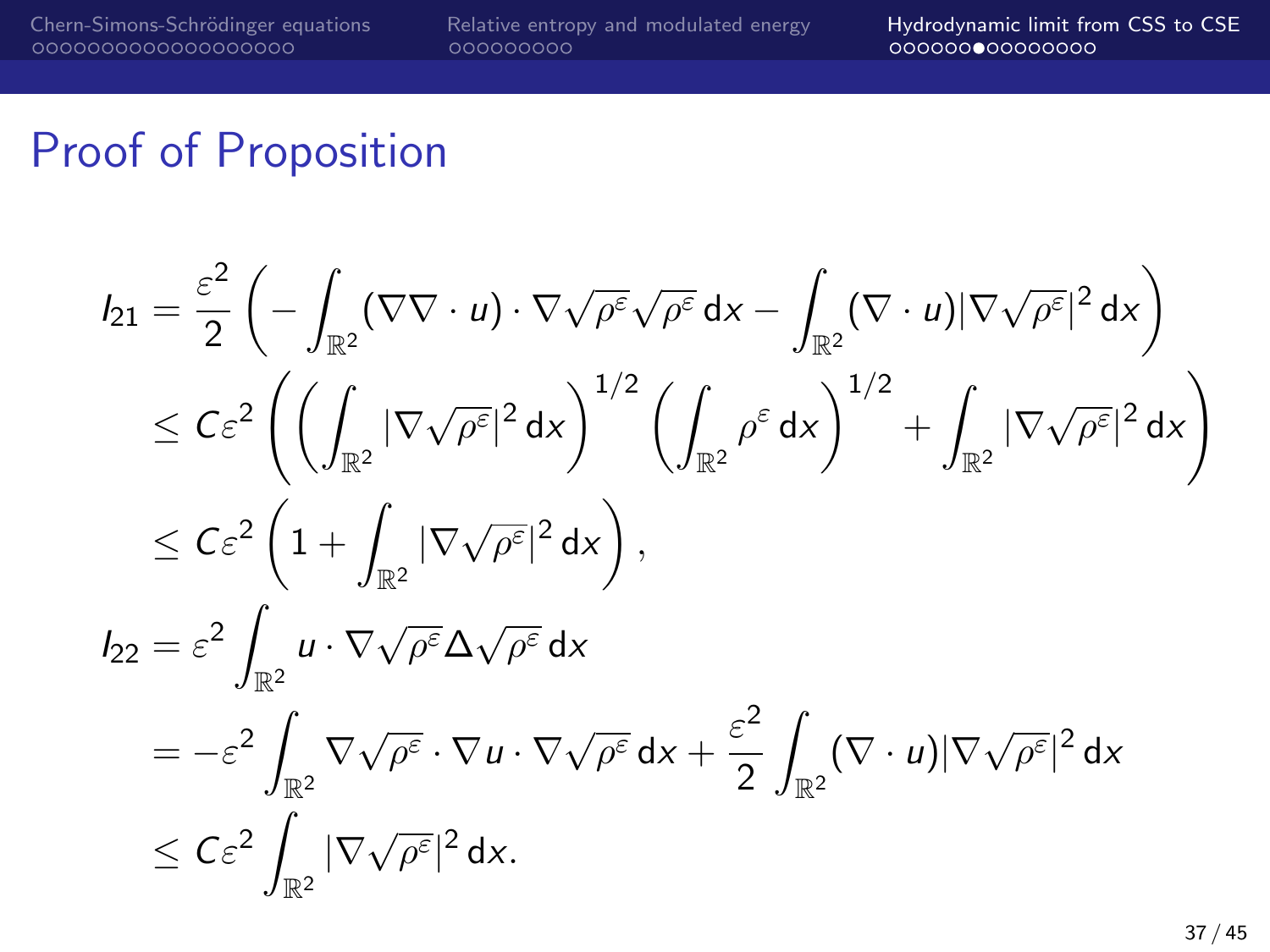$\blacktriangleright$  Combining the estimates, we have

$$
\frac{d\mathcal{H}^{\varepsilon}}{dt}\leq C\mathcal{H}^{\varepsilon}+C\varepsilon^2.
$$

- $\triangleright$  Grönwall's inequality and the assumption of well-prepared initial data imply the desired estimate.
- $\triangleright$  With the modulated energy estimate in hand, one can obtain the desired convergence.

#### Lemma

Let  $\gamma > 2$  be a constant. Then,

$$
|\rho^{\varepsilon} - \rho|^{\gamma} \leq (\rho^{\varepsilon})^{\gamma} - \rho^{\gamma} - \gamma \rho^{\gamma - 1} (\rho^{\varepsilon} - \rho) = \frac{\gamma}{\gamma - 1} p(\rho^{\varepsilon}|\rho).
$$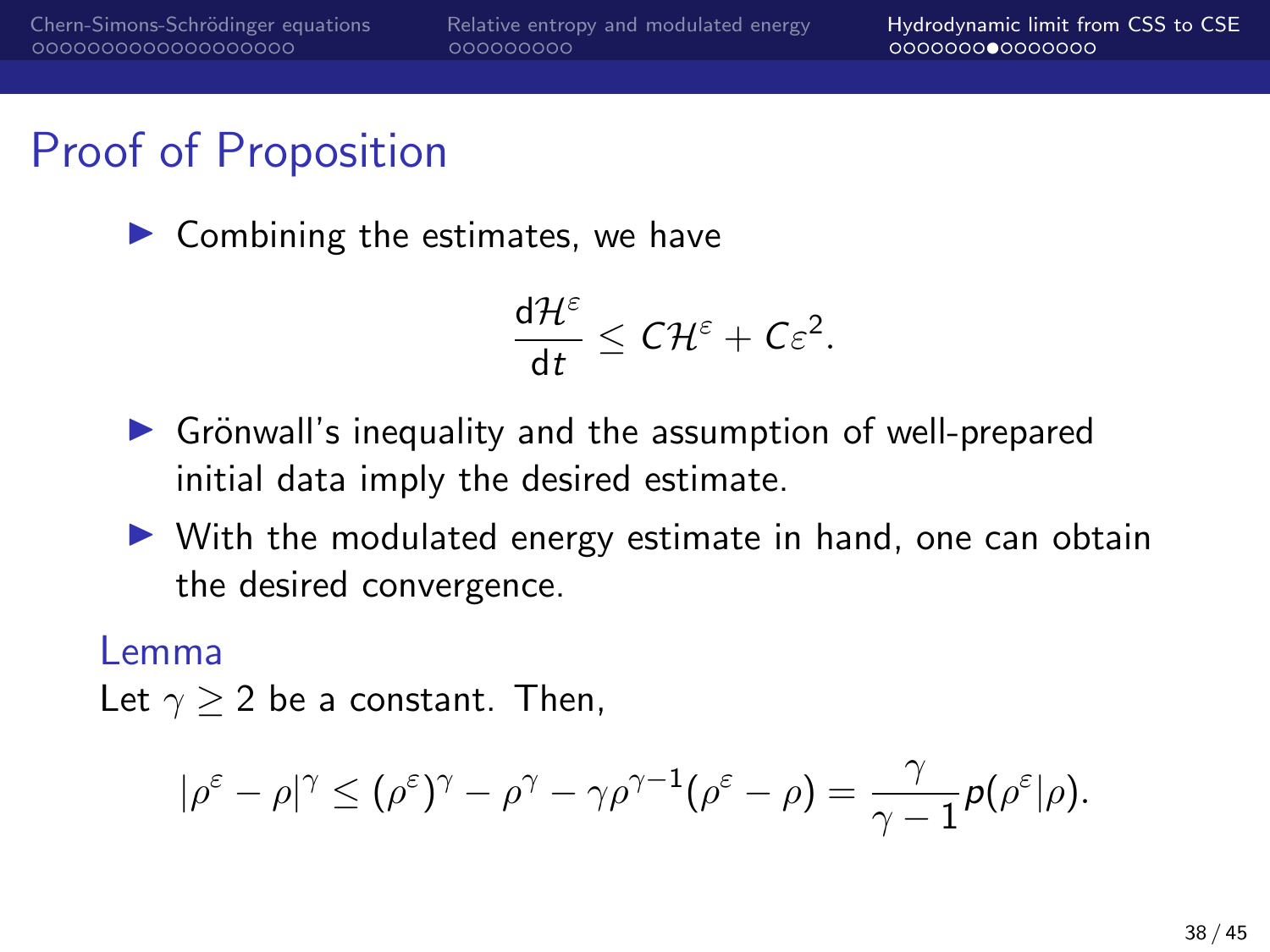### Proof of Theorem

 $\triangleright$  Convergence of the density:

$$
\|\rho^\varepsilon-\rho\|_{L^\gamma}^\gamma\leq C\int_{\mathbb{R}^2}p(\rho^\varepsilon|\rho)\,dx\leq \mathcal{H}^\varepsilon\to 0,\quad\text{as}\quad\varepsilon\to 0.
$$

▶ Convergence of the momentum:

$$
\|\rho^{\varepsilon} u^{\varepsilon} - \rho u\|_{L^{\frac{2\gamma}{\gamma+1}}} \n\leq \|\rho^{\varepsilon} (u^{\varepsilon} - u)\|_{L^{\frac{2\gamma}{\gamma+1}}} + \|(\rho^{\varepsilon} - \rho)u\|_{L^{\frac{2\gamma}{\gamma+1}}} \n\leq \|\sqrt{\rho^{\varepsilon}}\|_{L^{2\gamma}} \|\sqrt{\rho^{\varepsilon}}|u^{\varepsilon} - u\|_{L^{2}} + \|\rho^{\varepsilon} - \rho\|_{L^{\gamma}} \|u\|_{L^{\frac{2\gamma}{\gamma-1}}} \n\leq C \|\sqrt{\rho^{\varepsilon}}|u^{\varepsilon} - u\|_{L^{2}} + C \|\rho^{\varepsilon} - \rho\|_{L^{\gamma}} \leq C \mathcal{H}^{\varepsilon} \to 0,
$$

and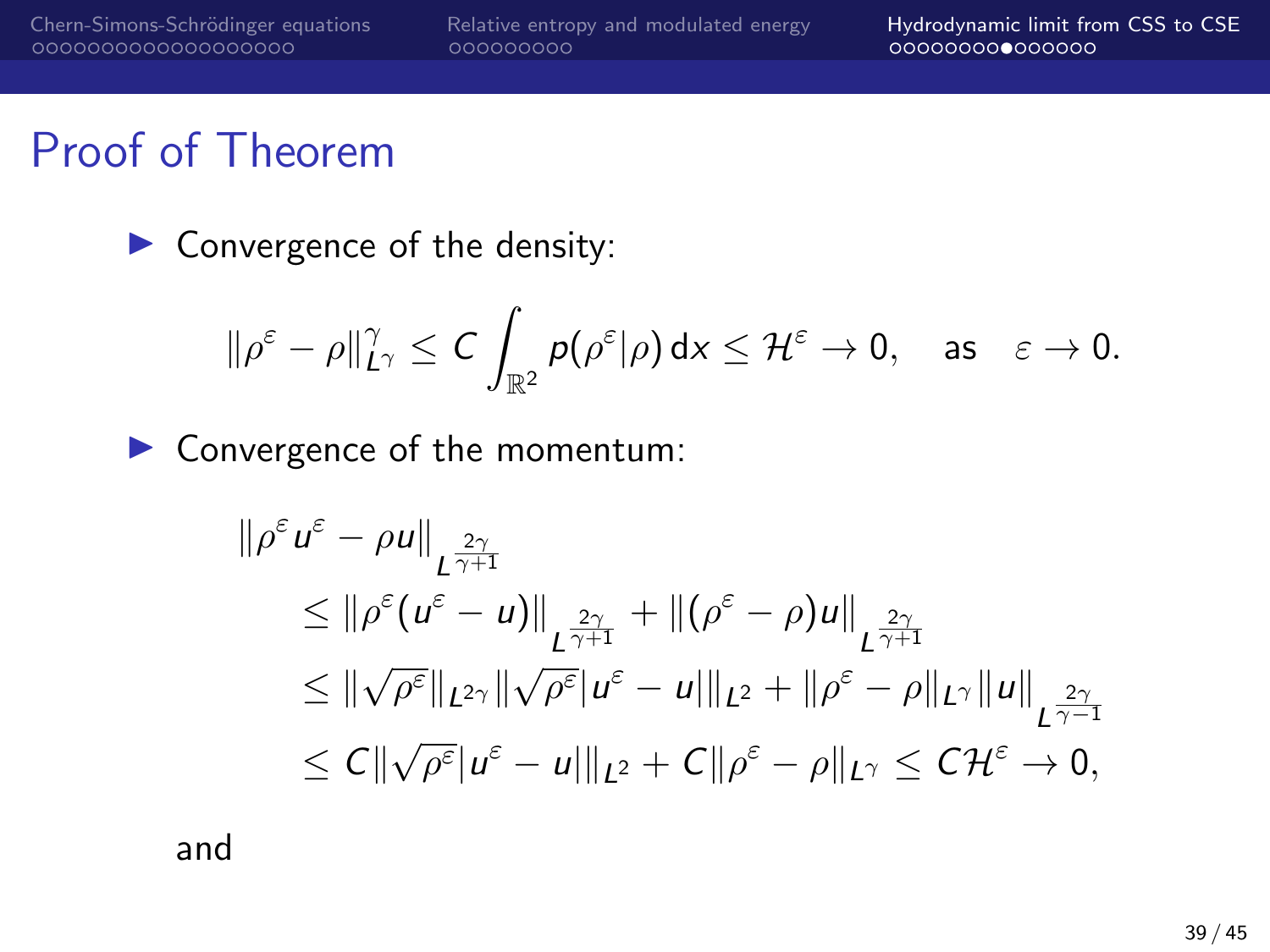[Chern-Simons-Schr¨odinger equations](#page-2-0) [Relative entropy and modulated energy](#page-21-0) [Hydrodynamic limit from CSS to CSE](#page-30-0)

### Proof of Theorem

$$
\begin{aligned}\n\|\sqrt{\rho^{\varepsilon}}u^{\varepsilon} - \sqrt{\rho}u\|_{L^{2}} \\
&\leq \|\sqrt{\rho^{\varepsilon}}|u^{\varepsilon} - u|\|_{L^{2}} + \|(\sqrt{\rho^{\varepsilon}} - \sqrt{\rho})|u|\|_{L^{2}} \\
&\leq \|\sqrt{\rho^{\varepsilon}}|u^{\varepsilon} - u|\|_{L^{2}} + \|u\|_{L^{\frac{2\gamma}{\gamma - 1}}}\|\sqrt{\rho^{\varepsilon}} - \sqrt{\rho}\|_{L^{2\gamma}} \\
&\leq \mathcal{H}^{\varepsilon} + C\|\rho^{\varepsilon} - \rho\|_{L^{\gamma}}^{1/2} \to 0.\n\end{aligned}
$$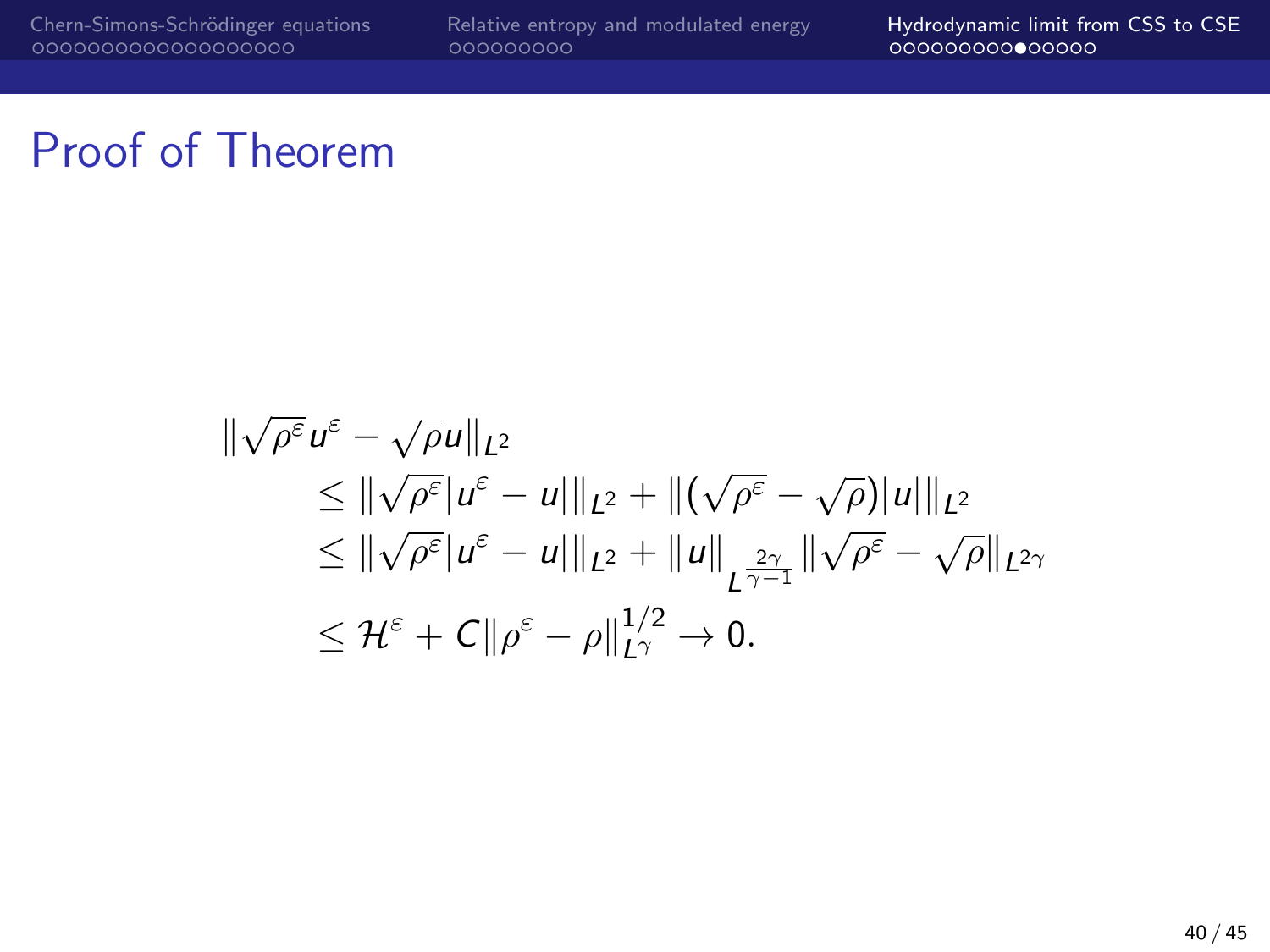## Proof of Theorem

 $\triangleright$  To prove the convergence of the gauge fields, we recall that

$$
\Delta(A_0^{\varepsilon}-A_0)=\partial_1(\rho^{\varepsilon}u_2^{\varepsilon}-\rho u_2)-\partial_2(\rho^{\varepsilon}u_1^{\varepsilon}-\rho u_1).
$$

 $\triangleright$  Using HLS inequality and CZ inequality,

$$
||A_0^{\varepsilon}-A_0||_{L^{2\gamma}}\leq ||\rho^{\varepsilon}u^{\varepsilon}-\rho u||_{L^{\frac{2\gamma}{\gamma+1}}}\to 0,
$$

and

$$
\|\nabla (A_0^{\varepsilon} - A_0)\|_{L^{\frac{2\gamma}{\gamma+1}}} \leq \|\rho^{\varepsilon} u^{\varepsilon} - \rho u\|_{L^{\frac{2\gamma}{\gamma+1}}} \to 0.
$$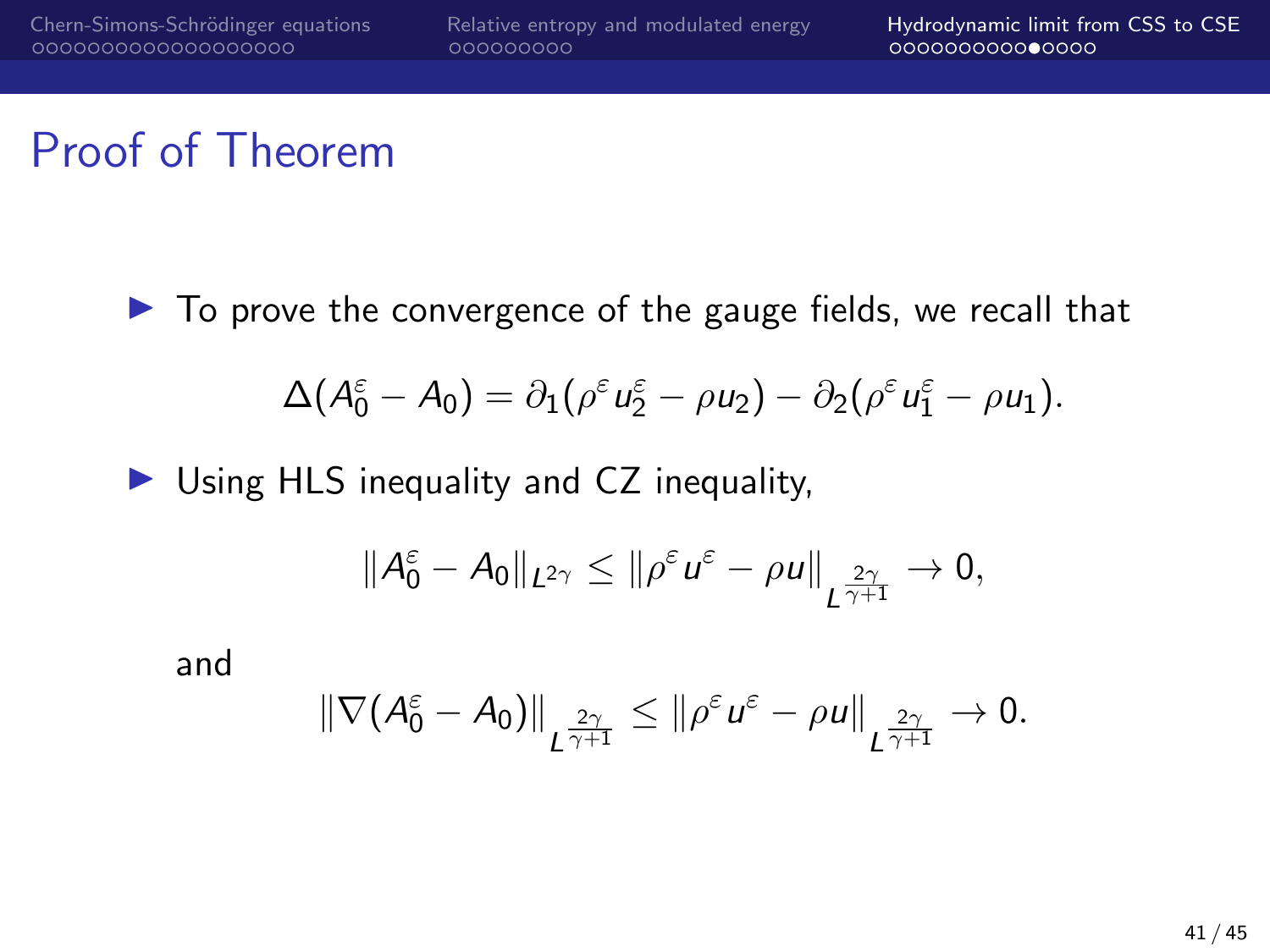## Proof of Theorem

Similarly, the gauge difference  $A^{\varepsilon} - A$  satisfies

$$
\Delta(A^{\varepsilon}-A)=(\nabla(\rho-\rho^{\varepsilon}))^{\perp},
$$

which implies

$$
\begin{aligned} \|\mathcal{A}^{\varepsilon} - \mathcal{A}\|_{L^{2\gamma}} &\leq \|\rho^{\varepsilon} - \rho\|_{L^{\frac{2\gamma}{\gamma+1}}} \\ &\leq (\|\sqrt{\rho^{\varepsilon}}\|_{L^{2}} + \|\sqrt{\rho}\|_{L^{2}}) \|\sqrt{\rho^{\varepsilon}} - \sqrt{\rho}\|_{L^{2\gamma}} \\ &\leq C \|\rho^{\varepsilon} - \rho\|_{L^{\gamma}} \to 0, \end{aligned}
$$

and

$$
\|\nabla (A^{\varepsilon}-A)\|_{L^{\gamma}}\leq \|\rho^{\varepsilon}-\rho\|_{L^{\gamma}}\to 0.
$$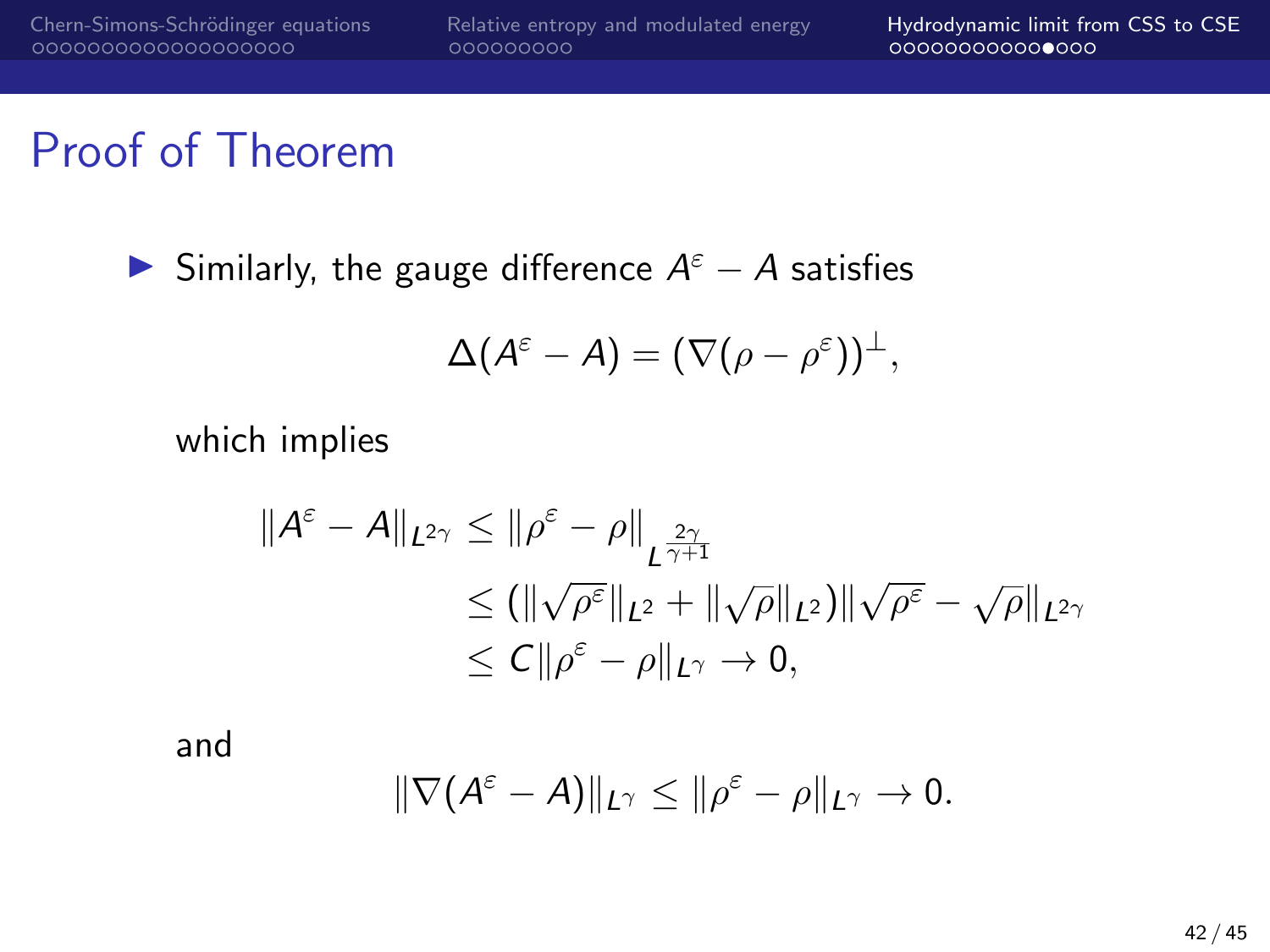### Remarks

 $\triangleright$  Using the other estimate on the density, one can actually locally cover the case  $1 < \gamma < 2$ :

$$
\rho^{\varepsilon} \to \rho \quad \text{in} \quad L_{\text{loc}}^{\gamma}(\mathbb{R}^2).
$$

 $\triangleright$  Without any gauge condition, one can still obtain the same estimate on the hydrodynamic variables  $(\rho^\varepsilon,\rho^\varepsilon u^\varepsilon)$ . In this case, we can obtain the following convergence on the derivatives of gauges:

$$
\partial_t A_1^{\varepsilon} - \partial_1 A_0^{\varepsilon} \to -\rho u_2, \quad \partial_t A_2^{\varepsilon} - \partial_2 A_0^{\varepsilon} \to \rho u_1, \quad \text{in} \quad L^{\frac{2\gamma}{\gamma+1}}(\mathbb{R}^2),
$$
  
 $\partial_1 A_2^{\varepsilon} - \partial_2 A_1^{\varepsilon} \to -\rho, \quad \text{in} \quad L^{\gamma}(\mathbb{R}^2),$ 

which are physically meaningful quantities.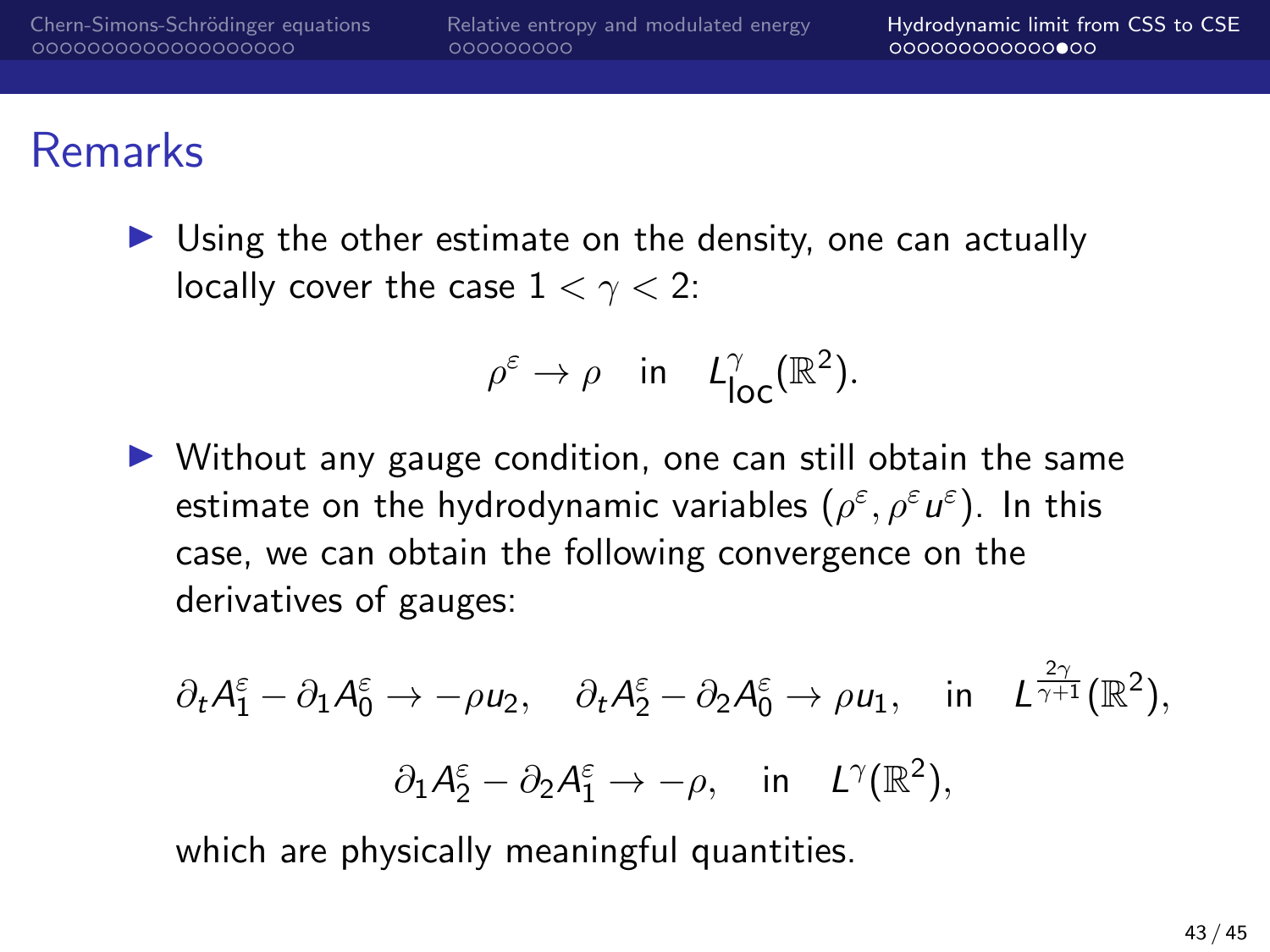## Further perspective

- $\triangleright$  Other gauge-involved models are also considered, such as Maxwell-Schrödinger, Maxwell-Klein-Gordon equations.
- $\triangleright$  A numerical simulation for the CSS system is recently developed, and in view of the hydrodynamic limit, it is desirable to improve it so that it is stable in a hydrodynamic (semi-classical) regime.